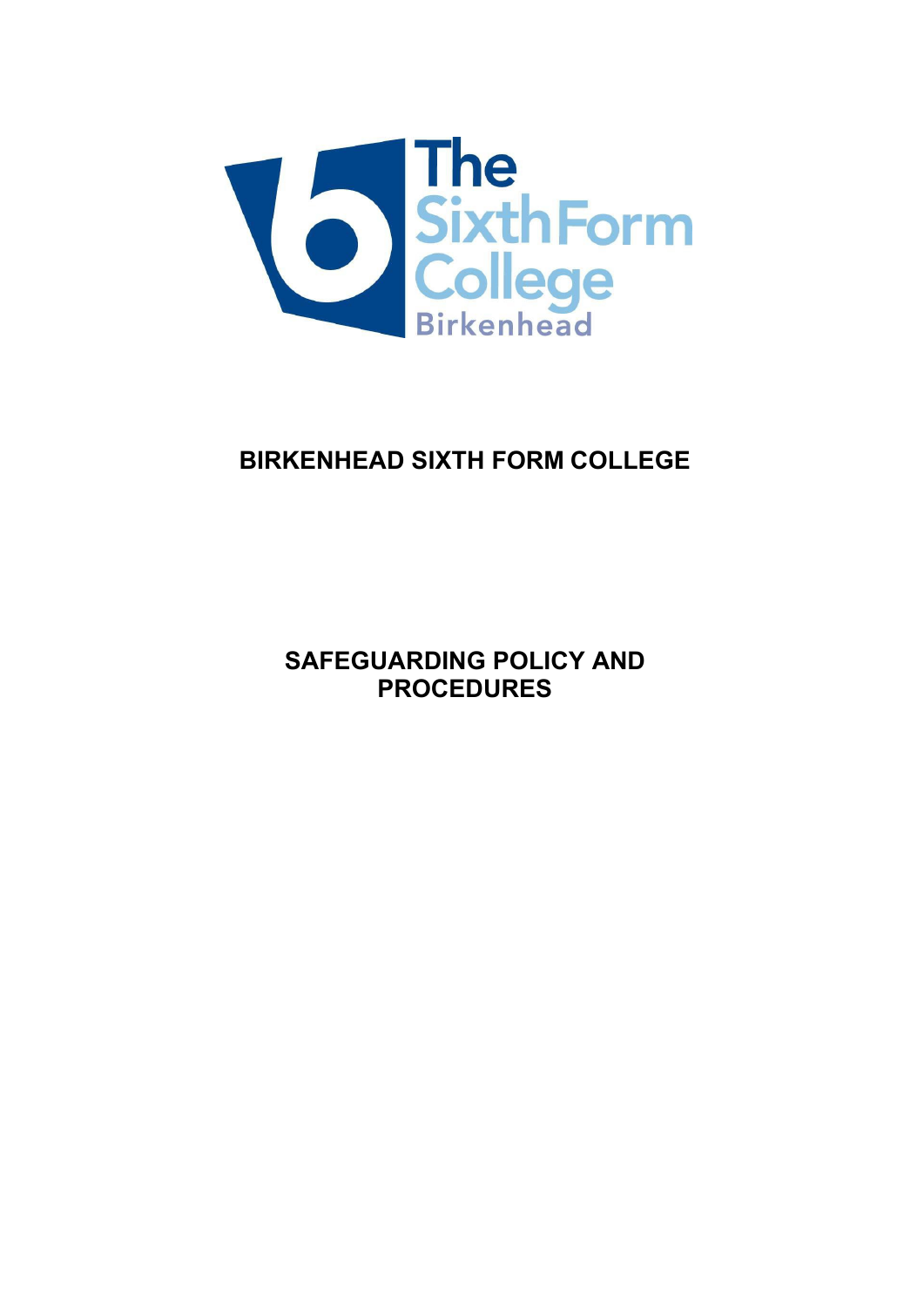# **Document Revision Record**

| <b>Date</b><br><b>Issued</b> | Release<br><b>Version</b> | <b>Description of Change</b> |            |                          | <b>Author Checked Approved</b> |
|------------------------------|---------------------------|------------------------------|------------|--------------------------|--------------------------------|
| Pre Nov<br>2017              | 1.0                       | Release                      | <b>JAR</b> | PB                       | <b>RM</b>                      |
| 13/2/18                      | 1.1                       | Amended                      | PBL        | <b>NMT</b>               | <b>LGB</b>                     |
| 14/2/19                      | 1.2                       | Amended                      | PBL        | <b>JAK</b>               | <b>LGB</b>                     |
| 5/2/20                       | 1.3                       | Amended                      | PBL        | <b>JAK</b>               | <b>LGB</b>                     |
| 03/02/21<br>12.01.22         | 1.4<br>1.5                | Amended<br>Amended           | PBL<br>PBL | <b>JAK</b><br><b>JAK</b> | <b>LGB</b><br><b>LGB</b>       |
|                              |                           |                              |            |                          |                                |
|                              |                           |                              |            |                          |                                |
|                              |                           |                              |            |                          |                                |
|                              |                           |                              |            |                          |                                |
|                              |                           |                              |            |                          |                                |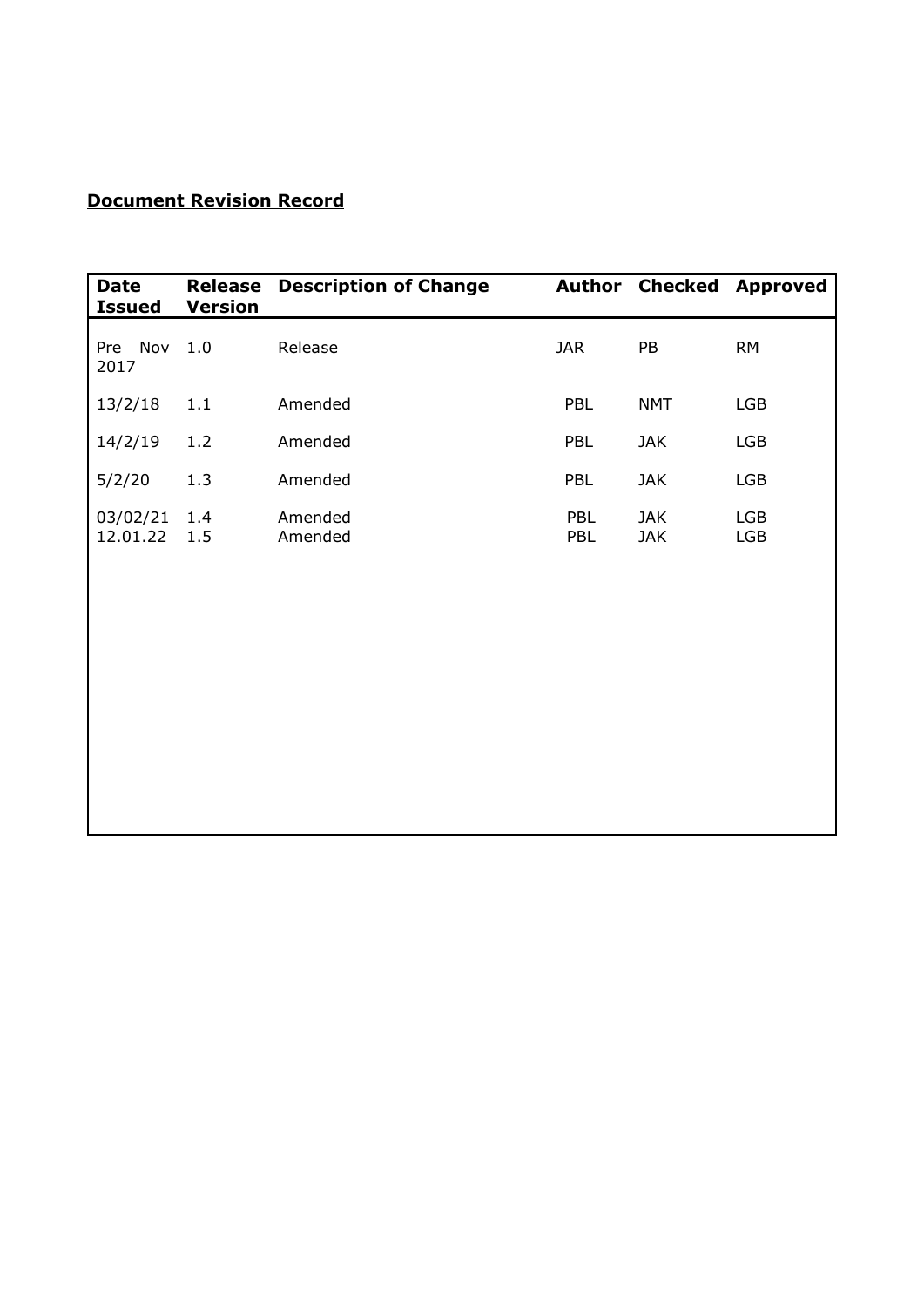### **Introduction**

At Birkenhead Sixth Form College, we are committed to safeguarding children and young people and we expect everyone who works in our College to share this commitment. Adults in our College take all welfare concerns seriously and encourage children and young people to talk to us about anything that worries them.

We will always act in the best interest of the child. Birkenhead Sixth Form College recognises that young people and vulnerable adults have a fundamental right to be protected from harm and exploitation and students cannot learn effectively unless they feel safe. The College is committed to ensuring that best practice is adopted when working with all young people and vulnerable adults, offering them support and protection and accepts that it has a legal and moral responsibility to implement procedures, to provide a duty of care to young people, to safeguard their wellbeing and to protect them from abuse.

The policy applies to all staff, Governors and others who work in direct contact with learners in the College. Abuse may take place both outside and inside of the College setting. Everyone who is part of the College community is responsible for safeguarding, promoting and protecting the welfare of young people and vulnerable adults.

At Birkenhead Sixth Form College, students are taught about safeguarding, including online safety, through various teaching and learning opportunities, as part of providing a broad and balanced curriculum.

The Safeguarding Policy sets out a framework that informs procedures related to the College's legal obligation to protect young people and vulnerable adults who are suffering forms of abuse as defined in the Children's Act 1989 and the Protection of Vulnerable Adults Scheme 2004. The policy also includes statutory guidance: Working together to Safeguard Children, July 2018 and the Government's Prevent Agenda. The policy has also been reviewed in light of the latest guidance Keeping Children Safe in Education(2021).

The development and implementation of the policy is overseen by the Designated Safeguarding Lead.

The College has appointed a Governor and a senior member of staff as Designated Safeguarding Lead with deputy support to cover in periods of absence. Information posters are displayed around the College explaining the College's commitment to creating and maintaining a safe learning and working environment, and the procedures to follow in the event of any concerns or worries about safeguarding.

#### **Safeguarding Team:**

Designated Safeguarding Lead: Vice Principal Safeguarding Officers:

- Director of Learning Support and Safeguarding
- Human Resources Manager
- Designated Mental Health Lead
- Safeguarding Administrator
- Safeguarding Governor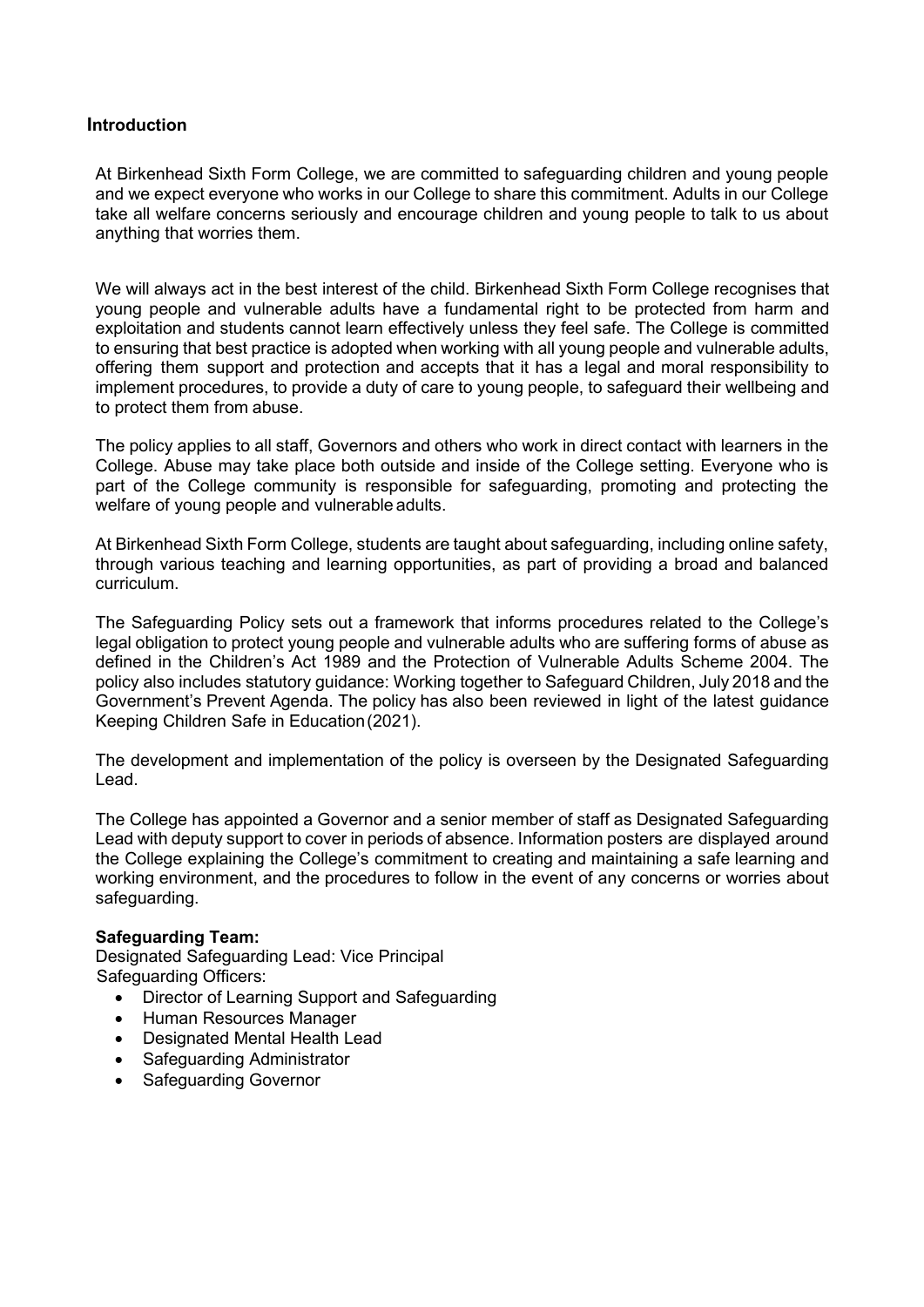### **1. Policy Statement**

Birkenhead Sixth Form College:

- Recognises that children and vulnerable adults have a fundamental right to be protected from harm and exploitation and students cannot learn effectively unless they feel safe.
- Is committed to ensuring that best practice is adopted when working with all children, young people and vulnerable adults, offering them support and protection and accepts that it has a legal and moral responsibility to implement procedures, to provide a duty of care to young people, to safeguard their wellbeing and to protect them from abuse.
- Will provide an environment which promotes self-confidence, a feeling of worth and the knowledge that students' concerns are listened to and acted upon.
- Local Governing Body (LGB) members, staff and volunteers at the College understand the importance of working in partnership with students, their families/carers and other agencies in order to promote and safeguard the welfare of children and young people.
- Is committed to following the WSCP (Wirral Safeguarding Children Partnership) guidance and inter-agency procedures with regard to safeguarding of children, young people and vulnerable adults.
- Will identify designated personnel to take responsibility, oversee and monitor safeguarding issues.

### **2. Purpose**

The purpose of this policy is to:

- Enable staff and volunteers to safeguard and promote the welfare of children and vulnerable adults.
- Afford protection to students.
- Promote a culture which makes the College a safe place to learn.

### **3. Aims**

- To keep students safe from harm or potential harm.
- The aim is for every student, whatever their background or their circumstances, to have the support they need to:
	- Be healthy
	- Stay safe
	- Enjoy and achieve
	- Make a positive contribution
	- Achieve economic wellbeing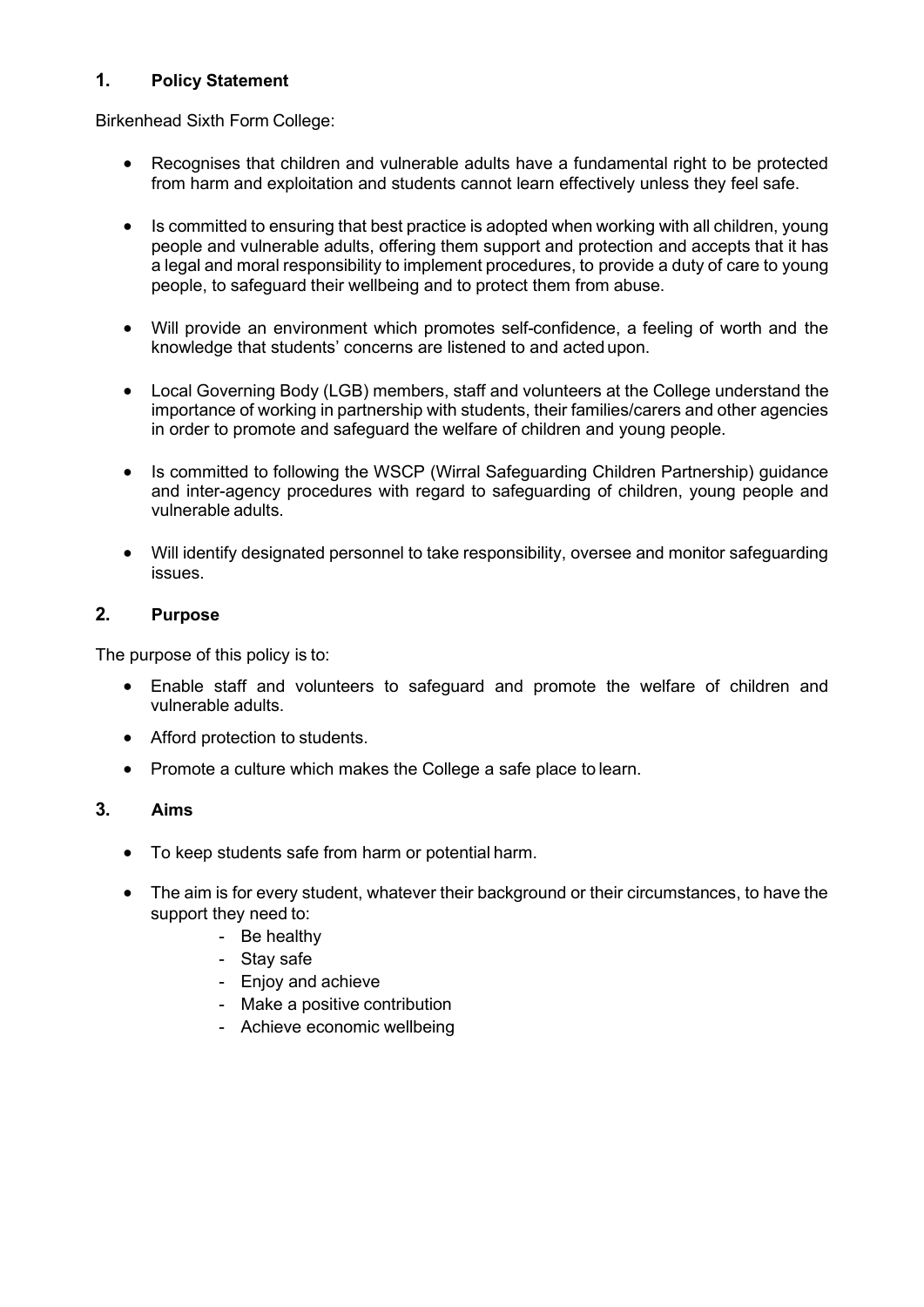- To raise awareness of all staff of the importance of safeguarding children and vulnerable adults and their responsibilities for identifying and reporting actual or suspected abuse.
- To ensure that all students know that the College takes the safeguarding agenda very seriously and will follow the appropriate procedures for identifying and reporting abuse and for dealing with allegations against staff.
- To ensure that parents/carers/guardians are clear about the value the College places on safeguarding.
- To promote effective liaison with other agencies in order to work together for the protection of all students.
- To support students' learning in ways which will ensure they feel safe and confident.
- To take account of and inform policy in related areas such as bullying, behaviour and esafety.

There are three main elements to the College's Safeguarding and Child Protection Policy:

- 1. **PREVENTION** (positive and safe environment, careful and vigilant teaching, accessible pastoral care, support to students and good adult role models).
- 2. **PROTECTION** (agreed procedures are followed, staff are trained and supported to respond appropriately and sensitively to child protection / safeguarding concerns).
- 3. **SUPPORT** (to students, staff and children who may have been abused or have been affected by the abuse of others).

#### **4. Definitions**

**Children and Young People** these terms are interchangeable and refer to children who have not yet reached their 18<sup>th</sup> birthday.

**Vulnerable Adults –** The Safeguarding Vulnerable Groups Act 2006 (s59) defines "vulnerable adult" as a person who is aged 18 and over and:

- Receiving social care service
- Receiving health service care
- Living in sheltered accommodation
- Detained in custody or under a probation order
- Requiring assistance in the conduct of his/her affairs
- Receiving a service or participating in an activity targeted at older people, people with disabilities (learning or physical) or with physical or mental health conditions.

This definition can include participants **whose particular circumstances make them vulnerable** for example because they are leaving (or recently left) care, they have inadequate housing or they are being supported to overcome a dependency on drugs or alcohol.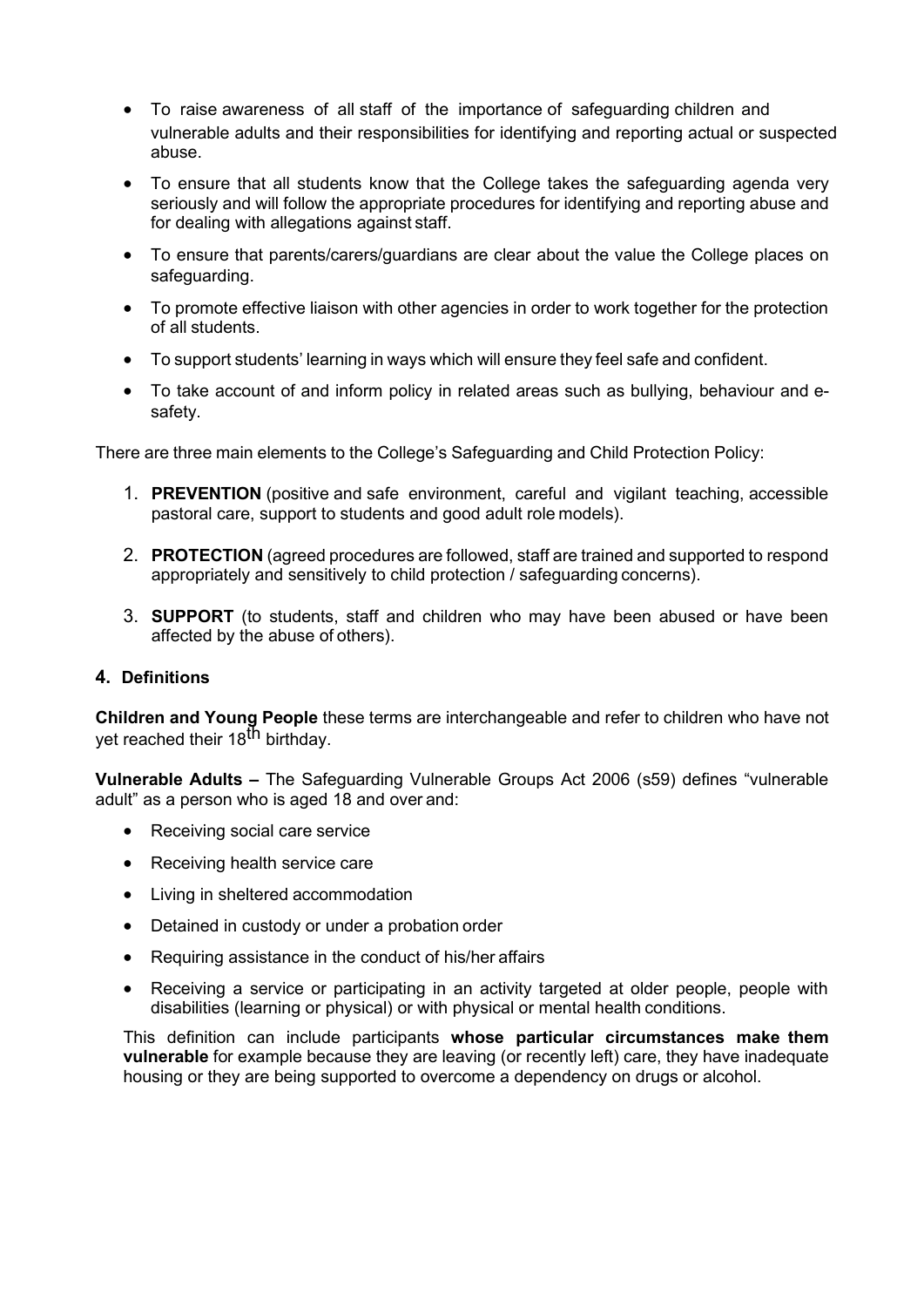# **5. Scope**

**The Policy** applies to all Governors, staff (including designated Senior Postholders as defined in the Instrument and Articles), agency staff and volunteers, contractors, consultants and those working under self-employed arrangements.

They must acknowledge that:

- The young person's welfare is of paramount importance and all young people have the right to be protected from abuse.
- Governors, staff and volunteers will receive child protection training appropriate to their role.
- Young people who are being abused will only tell people they trust and with whom they feel safe and that any member of staff needs to be able to respond appropriately to any young person or vulnerable adult who discloses evidence of abuse.
- It is essential that all staff members' own practice and behavior puts young people's welfare first and cannot be misconstrued in any way and does not contravene accepted good practice or the College's Staff Code of Practice.

### **6. The Role of the Local Governing Body (LGB) ensures:**

- The College has a Safeguarding Policy and procedures in place that are in accordance with WSCP (Wirral Safeguarding Children Partnership) guidance and locally agreed interagency procedures, and the policy is available to parents on request and is available online.
- The College operates safe recruitment procedures and makes sure that all appropriate checks are carried out on staff and volunteers who work with children or vulnerable adults.
- The College has procedures for dealing with allegations of abuse against staff and volunteers that comply with guidance from WSCP (Wirral Safeguarding Children Partnership) and locally agreed inter-agency procedures.
- A member of the College's senior management team is designated to take lead responsibility for child protection.
- Staff undertake appropriate safeguarding training.
- The Chair of governor is nominated to be responsible for liaising with the WSCP (Wirral Safeguarding Children Partnership) and / or partner agencies in the event of allegations of abuse being made against the Principal.
- Where services or activities are provided on the College premises by another body, the body concerned has appropriate policies and procedures in place in regard to safeguarding and liaises with the College on these matters, where appropriate.
- The College reviews its policies and procedures annually.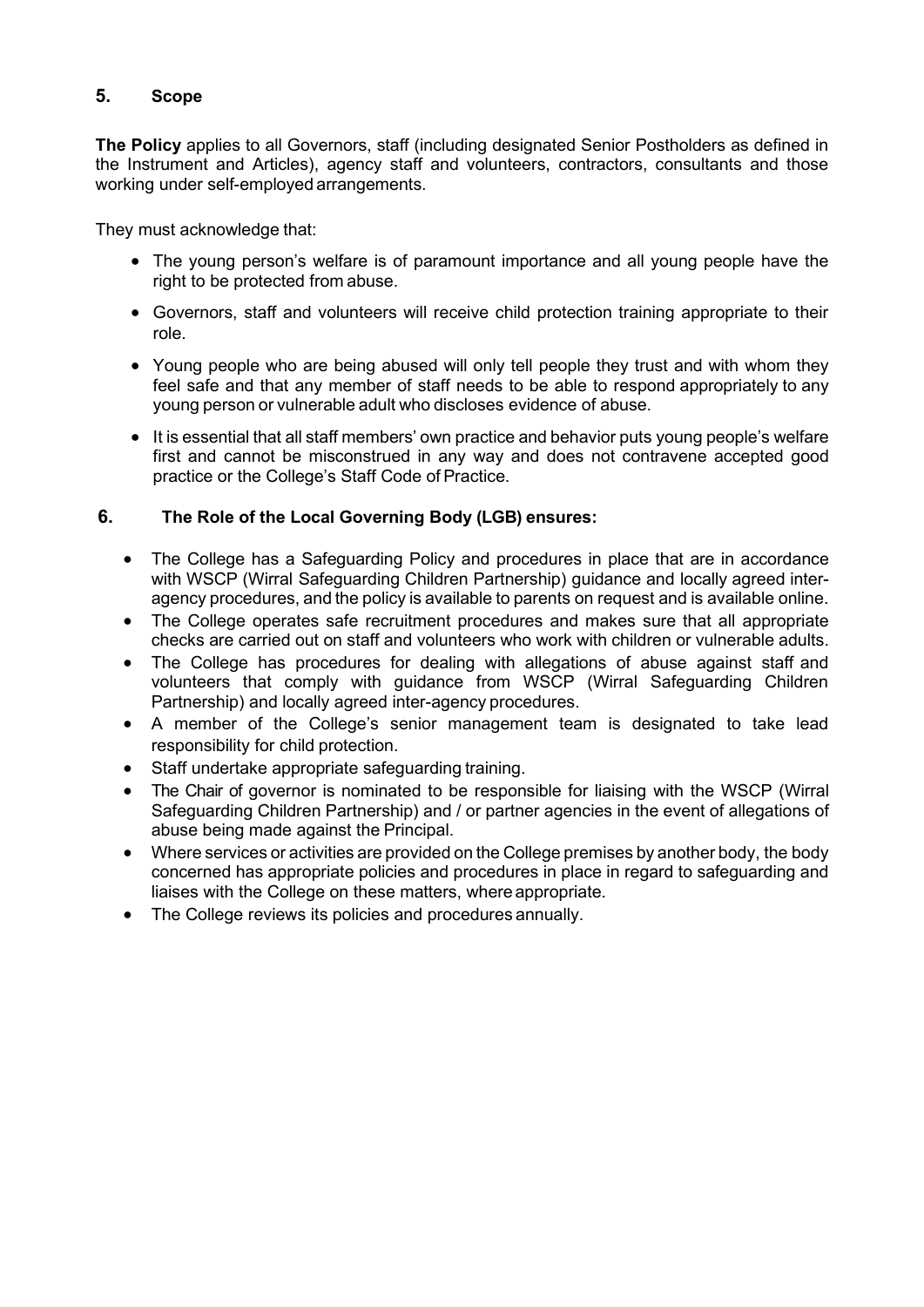### **Curriculum**

The LGB believes that the curriculum is important in safeguarding and child protection and aims to ensure that curriculum development meets the following objectives:

- Developing self-esteem
- Developing communication skills
- Informing about all aspects of risk
- Developing strategies for self-protection
- Developing a sense of the boundaries between appropriate and inappropriate behaviour in adults and children and young people
- Developing non-abusive behaviour between students and in relationships
- How to respond to and report bullying
- Use of social and emotional aspects of learning to promote wellbeing.

# **7. The Designated Safeguarding Lead**

It will be the responsibility of the Designated Safeguarding Lead to:

- Review and monitor the procedures and to seek the advice of WSCP (Wirral Safeguarding Children Partnership) and to bring about a change in procedures, if necessary.
- Ensure that this policy is reviewed annually
- Ensure appropriate staff development is in place and all staff have a general awareness of safeguarding children and vulnerable adult protection issues.
- Manage referrals from school staff or any others from outside the school;
- Work with external agencies and professionals on matter of safety and safeguarding;
- Undertake training;
- Raise awareness of safeguarding and child protection amongst the staff and parents; and
- Ensure that child protection information is transferred to the pupil's new school
- Other senior staff are trained to support the Designated Safeguarding Lead in their absence.

### **8. Raising Safeguarding Awareness**

- Safeguarding information is provided for staff as part of their induction. All staff are required to undertake safeguarding training at the commencement of employment and on a three year rolling programme. The training will advise staff of College policy and procedures, how to recognise possible or potential abuse, how to report it and how the College is linked to external safeguarding authorities.
- All staff are regularly briefed on issues relating to safeguarding throughout the academic year.
- The Designated Safeguarding Lead ensures that up to date information is displayed in prominent positions around College informing all students, staff and volunteers of the procedures for reporting safeguarding allegations or concerns.
- Student Development Tutors advise new students of the College Safeguarding Policy as part of their induction and tutorial programme and deliver agreed tutorial content throughout the year to promote and support the College's Policy.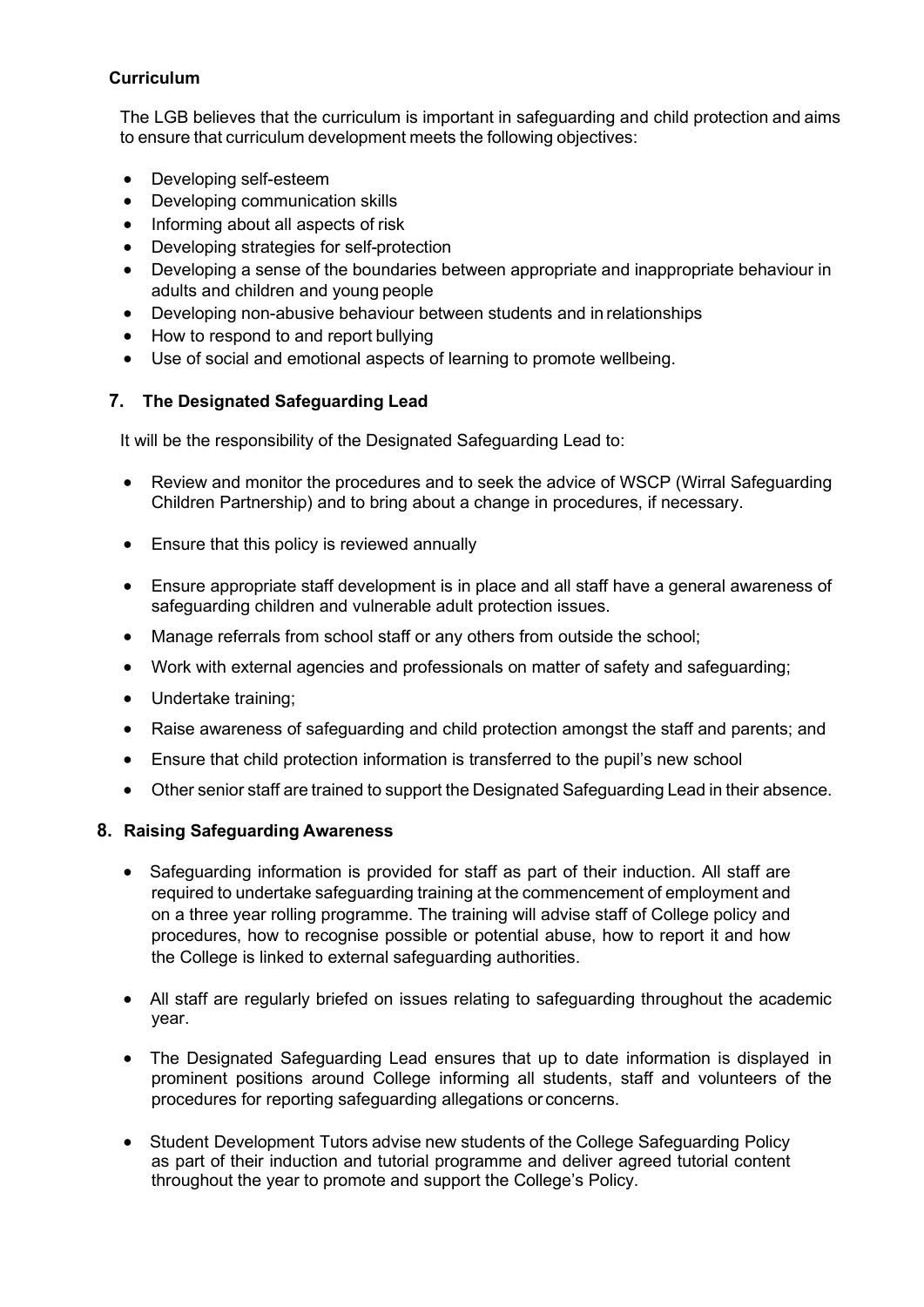# **9. Safer Recruitment and Selection**

The College ensures that all appropriate measures are applied in relation to everyone who works in the College e.g. volunteers and staff employed by contractors. Safer recruitment practice includes scrutinising applicants, verifying identity and academic or vocational qualifications, obtaining professional references, checking previous employment history and ensuring that a candidate has the health and physical capacity for the job. It also includes undertaking interviews and, where appropriate, undertaking Disclosure & Barring Service (DBS) checks.

The College will ensure that:

- A DBS Enhanced Disclosure is obtained for new appointments to the College's workforce.
- All staff have their DBS renewed on a three year rolling programme.
- A single central record detailing a range of checks carried out on its staff is maintained and records demonstrating that staff have completed appropriate safeguarding training for their role.
- All new appointments to the College workforce who have lived outside the UK are subject to additional checks as appropriate.
- Supply staff have undergone the necessary safeguarding checks.
- Identity checks are carried out on all persons appointed.

Whilst in employment, staff must also notify the HR Manager immediately if they are arrested, charged with, convicted of or cautioned in relation to any criminal offence. Failure to do so may lead to disciplinary action in accordance with the College's Disciplinary Procedure.

Any arrests, convictions or cautions will be reviewed by the College and the employee and may lead to disciplinary action in accordance with the College's Disciplinary Procedure, up to and including dismissal without notice, depending on the circumstances of the offence.

As far as possible all information will be treated confidentially but may be discussed with the Line Manager, the Vice Principal with responsibility for HR and the Principal and relevant authorities as appropriate.

### **10. Partnership with Parents**

The College shares a purpose with parents/guardians/carers to keep children safe from harm and to have their welfare promoted and makes this statement in its Prospectus.

The College is committed to:

- working with parents positively, openly and honestly. It ensures that all parents are treated with respect, dignity and courtesy. It respects parents/guardians/carers' rights to privacy and confidentiality and will not share sensitive information unless permission has been given, or it is necessary to do so in order to protect a child/young person.
- sharing with parents/guardians/carers any concerns about their child/young person unless to do so may place a child at risk of harm.
- encouraging parents/guardians/carers to discuss any concerns they may have with the Director of Learning Support and Safeguarding or Designated Safeguarding Lead.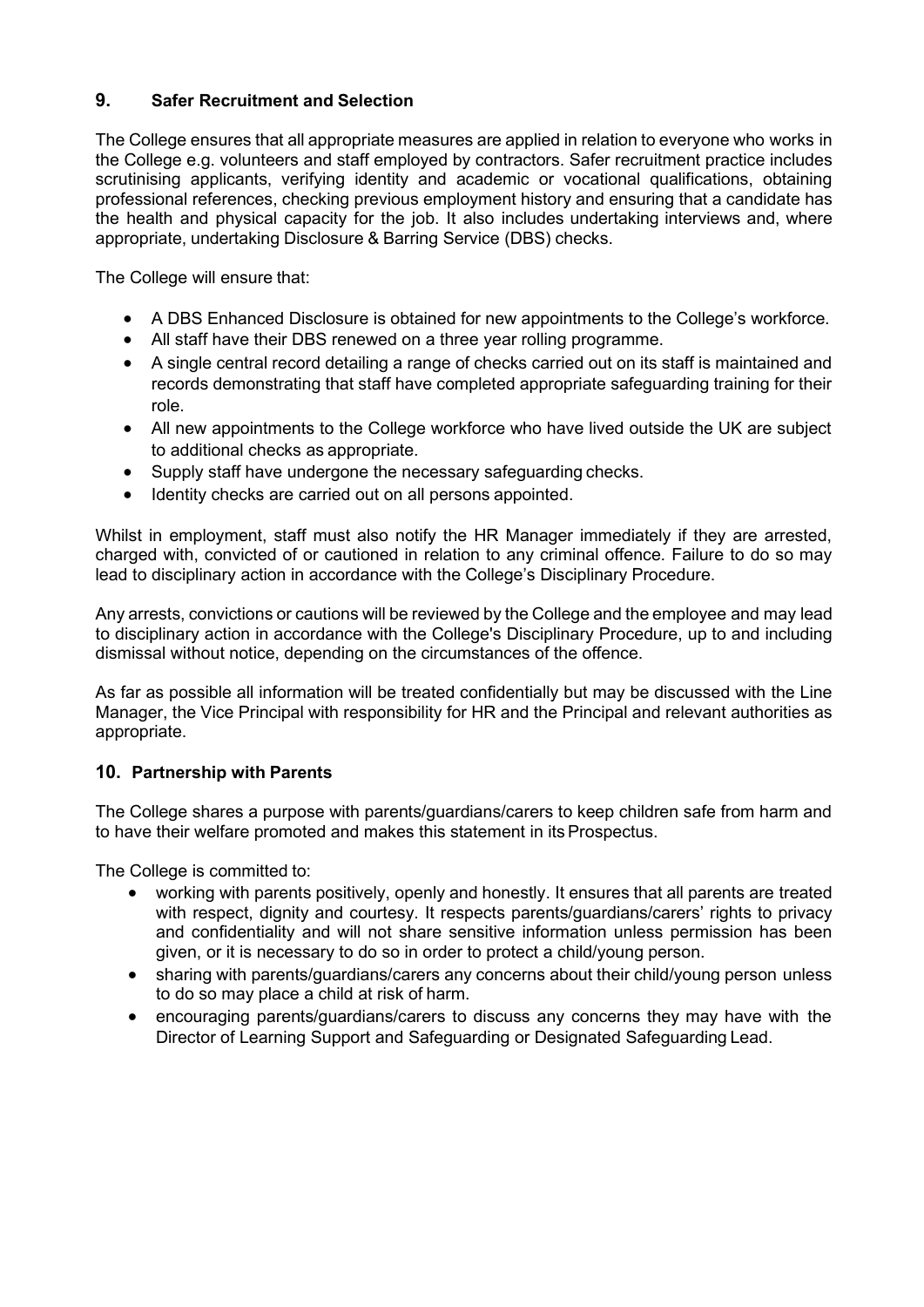# **11. Communication of the Policy and Procedure**

The following statement is published on the College website.

*Birkenhead Sixth Form College recognises that members of staff and learners have an important role to play in safeguarding the welfare of children and vulnerable adults and preventing their abuse. The College has written a comprehensive Safeguarding Policy and Procedure to ensure that the welfare of the child and vulnerable adults is always placed at the centre of its activities. Anyone who would like to see a copy of this policy should contact the Designated Safeguarding Lead or access it through the College website. [www.bsfc.ac.uk](http://www.bsfc.ac.uk/)*

### **12.Categories of Abuse**

Please see Appendix 1.

### **13. Procedure for reporting concerns**

When adults in the College have a concern about a child or young person they should complete the on-line email form that can be found on the student's Sapien page. This will be sent automatically to all safeguarding officers.

- All complaints, allegations or suspicions must be taken seriously.
- The procedures laid out in this document must be followed whenever an allegation is made that a young person/vulnerable adult has been abused.
- Promises of confidentiality should not be given as the matter may develop in such a way that these might not be able to be honoured.
- If the complaint comes directly from the young person/vulnerable adult, questions should be kept to the minimum necessary to understand what is being alleged. Leading questions must always be avoided.
- A full record of any conversations must be made immediately after any conversations with the young person/vulnerable adult and must include:
	- o The date and time of the observation or disclosure
	- o The young person/vulnerable adult's name
	- o The young person/vulnerable adult's address
	- o The age of the young person/vulnerable adult
	- o The date and time of the alleged abuse
	- o The place where the alleged abuse happened
	- o Your name and the names of any other persons present
	- o The name of the complainant
	- o The nature of the alleged abuse
	- o A description of any injuries observed
	- o The account which has been given of the allegation
	- o The exact words spoken by the young person/vulnerable adult
	- o An objective record of the observation or disclosure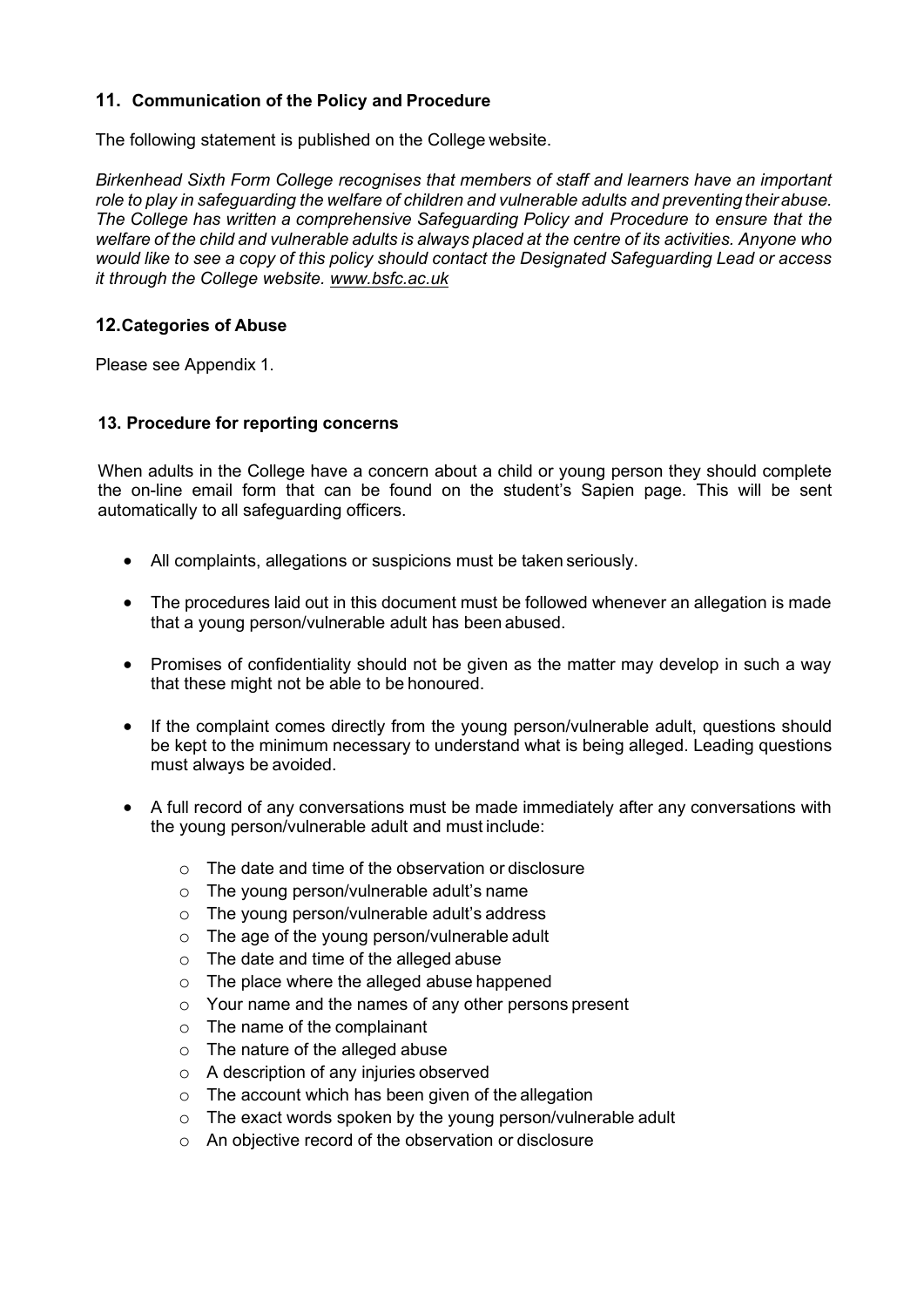#### **Any such notes should be, as far as possible, verbatim rather than summarised and it should be factual in terms of what the young person/vulnerable adult has reported and should not be based on opinion or assumptions.**

Once a disclosure is made, staff are required to share this with the DSL using the e mail facility on the student's Sapien page. Any verbal conversations should be promptly recorded in writing and set out in the online email referral form. This will automatically be sent to the Safeguarding Officers in the College.

Some young people or adults with learning difficulties and/or disabilities may need additional support. This may take the form of the young person/vulnerable adult's nominated carer or teacher being present at any interview to act as a facilitator or in an advocacy role. It should NEVER be assumed that a young person/adult with learning difficulties and or disabilities is not capable of providing credible evidence. The College will always respond in a positive manner to any legitimate requests for support from the appropriate agencies. The College regards parents/guardians/carers of learners under 19, Social Care, the Police and certain other government departments as authorised enquirers.

Where a learner who is not a child under the act is identified as being at risk the Designated Safeguarding Lead will make a decision on whether there is a need to involve outside agencies such as social care or the Police. Outside agencies should only be involved with the agreement of the alleged victim unless disclosure is necessary in the over-riding public interest and / or where the law is being broken (e.g. to protect others from serious harm). In the case of learners with learning difficulties, advice will be sought from the appropriate persons / agencies which could include the learner's tutor, case worker or Social Care Department.

### **14. Responding to an Allegation**

It is understood that all staff (teaching staff, support staff and managers) of the College may come in contact with learners who are exhibiting 'a cause for concern'. No member of staff should take any independent action themselves but should observe the protocols set out in this section of the policy unless the individual is in crisis in which case action should be taken to stabilise the situation in consultation with relevant managers.

- Any suspicion, allegation or incident of abuse must be reported to the Designated Safeguarding Lead or Safeguarding officers with responsibility for safeguarding children and vulnerable adults as soon as possible.
- The Designated Safeguarding Lead or Deputy should refer the matter to the WSCP (Wirral Safeguarding Children Partnership) or Integrated Front Door where they feel that the young person/vulnerable adult may be in need or may be at risk of suffering significant harm. A written record of the date and time of the report should be made and the report must include the name and position of the person to whom the report is made. Any digital copies of IFD referrals and Professional Responses will be uploaded to CPOMS. The telephone report must be confirmed in writing within 24 hours. The confirmation may be hand written, posted or faxed but a copy MUST be kept on file.
- The advice received from WSCP (Wirral Safeguarding Children Partnership) on what action, if any, should be taken and a note kept of that conversation.

#### **15. Work Placements**

• Employers and training organisations will be asked to cooperate with the College in putting in place and subscribing to appropriate safeguards consistent with those in place within College.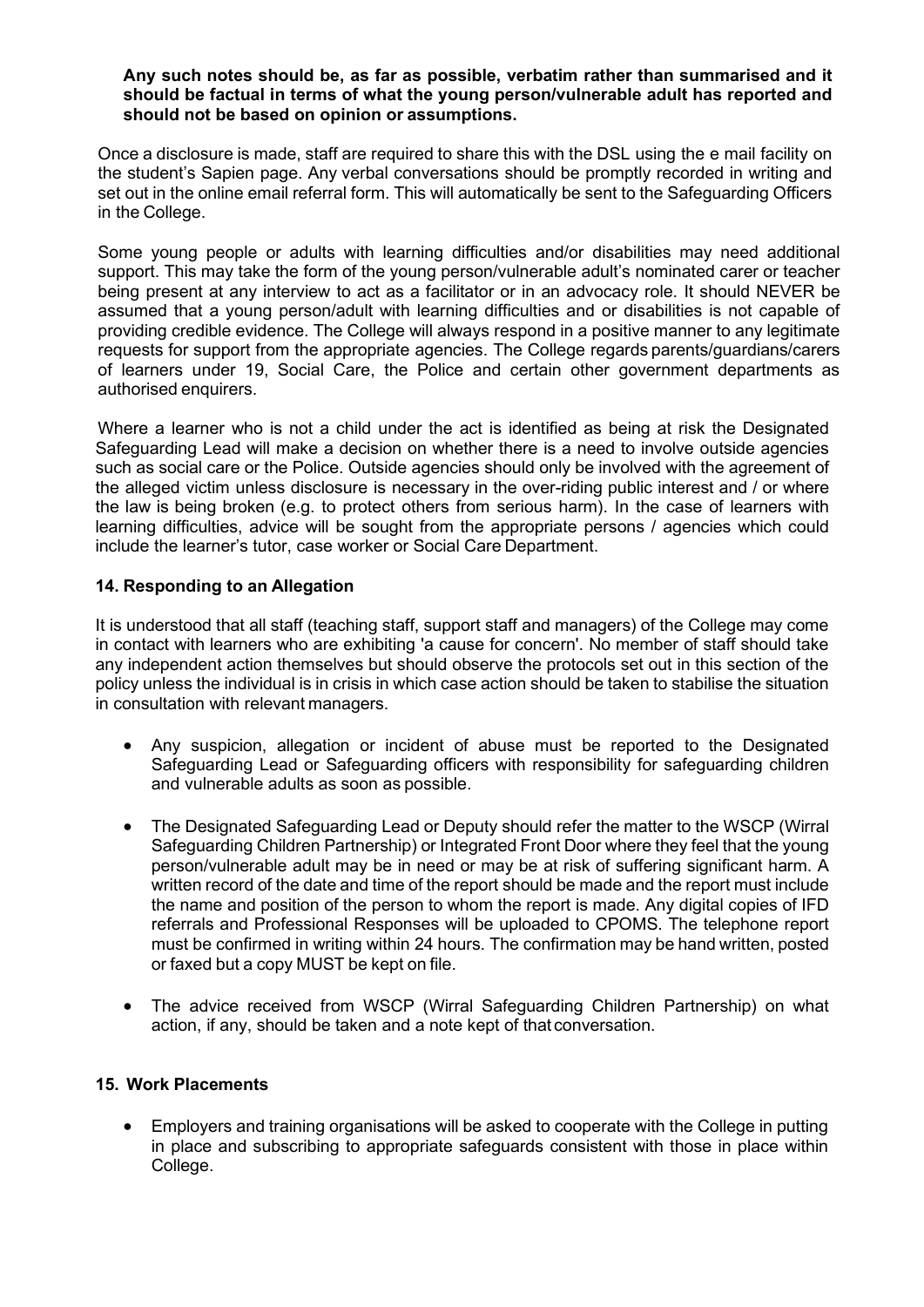- Where a placement is long term or meets the criteria laid out in 'Working Together to Safeguard Children 2018' and 'Keeping Children Safe in Education 2020' the College will ensure that additional safeguards are in place, these may include ensuring those staff arranging placements have had training in child protection.
- Training organisations will be asked to make a commitment to safeguarding learners' welfare by endorsing an agreed statement of principles.
- Vetting and DBS checking any person whose normal duties will include regular caring for, training, looking after or supervising a child in the workplace where that person has been specifically designated to have responsibility for such activities

### **16. Allegations about a Member of Staff**

#### **This section refers to both employed staff and volunteers**

• Any suspicion, allegation or actual abuse of a child/adult by a member of staff must be reported to the Designated Safeguarding Lead as soon as possible. If the Designated Safeguarding Lead cannot be contacted a member of the senior management team must be contacted. Reception staff are always aware of who the senior person in charge is.

On being notified of any such matter the Designated Safeguarding Lead shall:

- Take such steps, as s/he considers necessary to ensure the safety of the child/adult in question and any other person who is considered at risk.
- Immediately notify the Principal or, in his absence the Deputy Principal and the Human Resources Manager. The Principal will, following College procedures, inform the member of staff that s/he may be suspended on full pay pending an investigation. The staff member's representative will also be informed. The length of any suspension will be in line with College policies and will be as short as is possible while ensuring the safety of the child. N.B. Suspension should not necessarily be an automatic response to an allegation and all allegations should be dealt with quickly, fairly and consistently. After being informed of an allegation against a member of staff, the Principal will consult the Local Authority Designated Officer (LADO) within one working day. Pamela Cope, Local Authority Designated Officer (LADO) Allegations. Pam can be contacted on 07748873560.: [pamelacope@wirral.gov.uk,](mailto:pamelacope@wirral.gov.uk) [kerrywilliams@wirral.gov.uk](https://www.wirralsafeguarding.co.uk/professionals/lado-allegations/KerryWilliams@wirral.gov.uk) and [safeguardingunit@wirral.go](mailto:safeguardingunit@wirral.gov.uk) [v.uk](mailto:safeguardingunit@wirral.gov.uk)
- Report the matter to the WSCP (Wirral Safeguarding Children Partnership).
- Ensure that the person who reported the original concern completes a report of the matter as set out above.
- Any investigation relating to a member of staff will follow the College's laid down procedure for investigations, after agreement from the WSCP (Wirral Safeguarding Children Partnership).
- Following an investigation the College will take a view on how to proceed in line with its disciplinary policies dependent on the outcome of the investigation.
- Where it is subsequently found that an allegation has been made maliciously, the College may refer the matter to be dealt with under the College's disciplinary procedures.
- Throughout the process, the HR department will ensure that contact is maintained with the member of staff and offer appropriate support.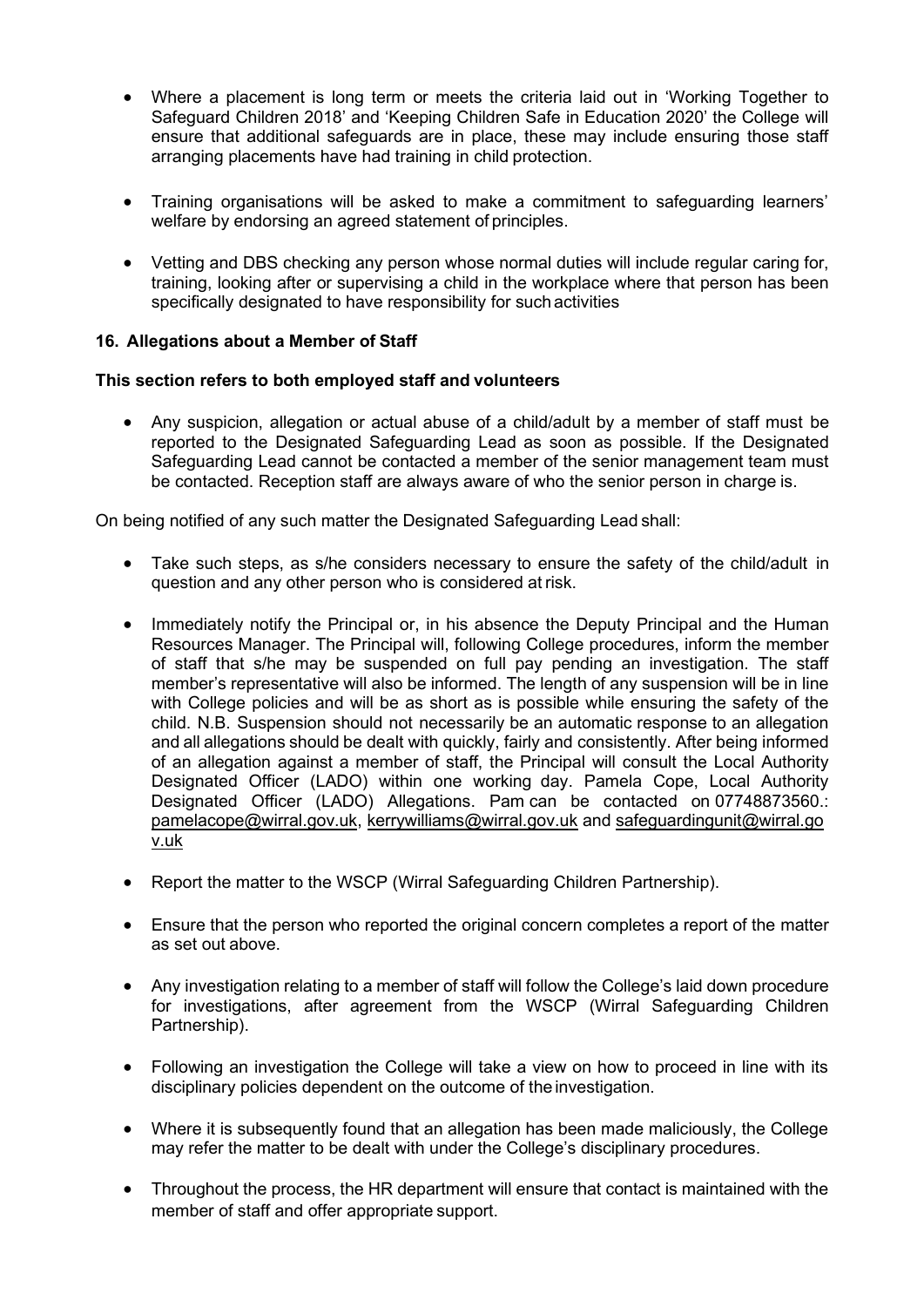- If the Designated Safeguarding Lead is the subject of the allegation or complaint, the matter must be reported directly to the Principal or Deputy Principal.
- If the Principal is subject to any such allegation or complaint, the Designated Safeguarding Lead will contact the Chair of the Local Governing Body who is the Governor nominated to be responsible for liaising with WSCP (Wirral Safeguarding Children Partnership).

### **17. Record Keeping**

- DfE guidance says that the Designated Safeguarding Lead should keep detailed, accurate, secure written records of referrals and concerns. These are kept separately from academic records, in a confidential e-system, CPOMS. This e-system is accessible only by appropriate senior staff members. They are exempt from records available for examination by parents or young people unless subject to a court order.
- The College promotes high quality record keeping in respect of all concerns about young people's welfare. The procedure for making referrals is to email the safeguarding team from the student's Sapien page. Referrals should be completed in a timely manner and include all relevant information such as dates, times, others involved, witnesses etc. There is a facility to up-load relevant documents with the referral. Referrals are acknowledged by the Safeguarding Administrator.
- If a young person transfers to another College or other educational establishment, the Designated Safeguarding Lead or Deputy should forward the child protection records to a named person at the receiving College / establishment under separate cover from the academic records. The file should be marked *'confidential, to be opened by addressee only.'* This should be followed up with a telephone call to establish safe receipt.
- The Designated Safeguarding Lead should retain a copy of the child protection records, which should be stored securely and accessible only by appropriate senior staff members.
- The College will ensure that it keeps up-to-date personal data records of all young people by regularly reminding parents to inform of any change in family circumstances.

#### **18. Confidentiality and Information Sharing**

The College recognises that all matters relating to child protection areconfidential.

• The Principal or Designated Safeguarding Lead or Deputy will disclose personal information about a young person to other members of staff on a need to know basisonly.

However, all staff must be aware that they have a professional responsibility to share information with other agencies in order to safeguard young people. When considering sharing information staff will:

- o Remember that the Data Protection Regulations are not a barrier to sharing information, it provides the framework
- $\circ$  Be open and honest with the person from the outset about how information may be shared
- $\circ$  Seek advice, and will not fail to share information because they are unsure what to do  $\circ$  Share with consent where appropriate and respect the wishes of those who refuse
- Share with consent where appropriate and respect the wishes of those who refuse consent unless it is believed that there is a risk of harm to a young person if the information is not shared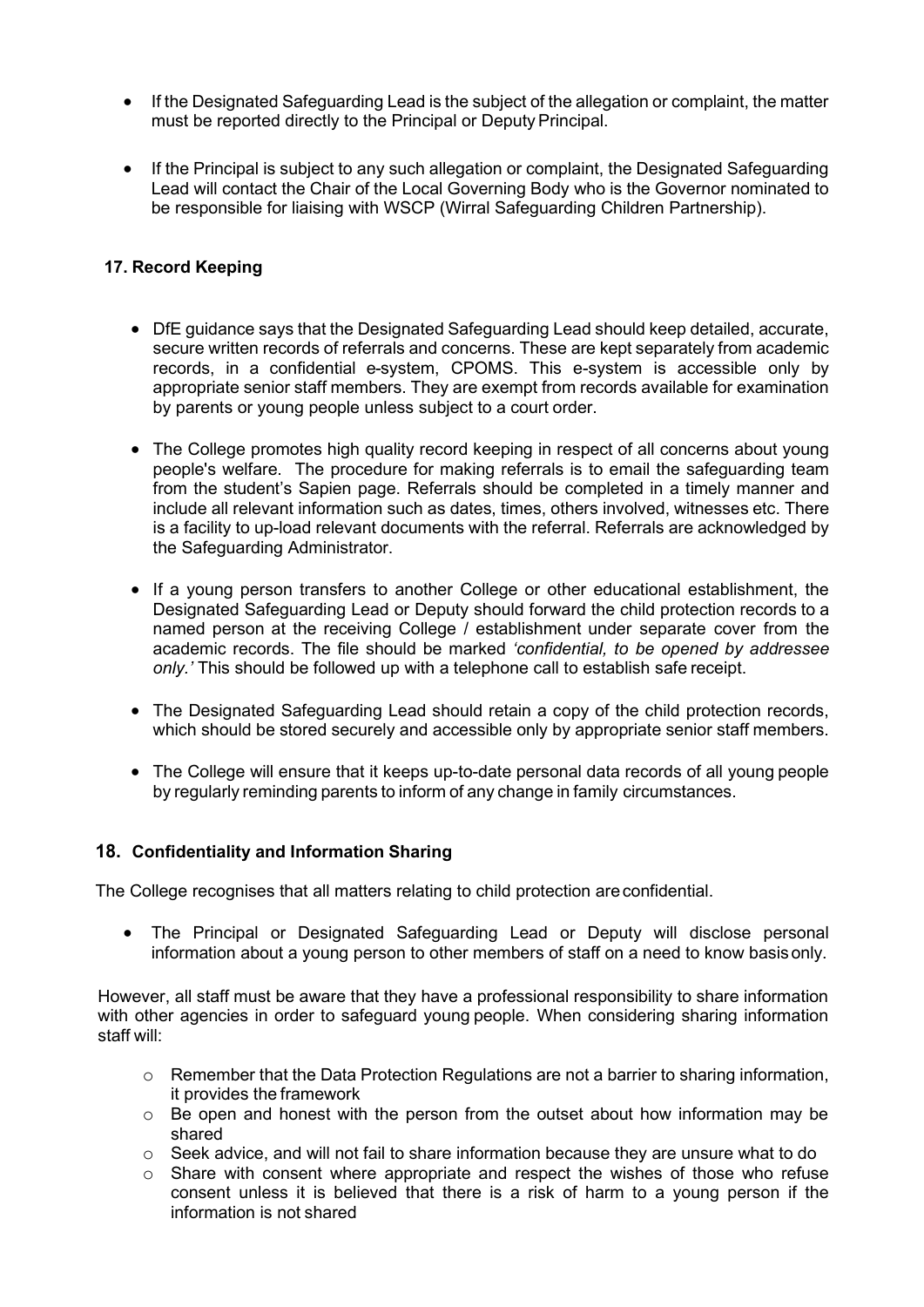- $\circ$  Consider safety and wellbeing of the young person and base information sharing decisions on this
- $\circ$  Ensure all information shared is necessary, proportionate, relevant, accurate, timely and secure. Ensure any third party or hearsay information is identified and consent to share it is given
- o Keep a record of the decision and reasons for it, record what has been shared, with whom and the purpose.
- All staff must be aware that they cannot promise a young person to keep secrets which might compromise the young person's safety or wellbeing or that of another.
- The College will always undertake to share its intention to refer a young person to Wirral's Safeguarding Children Partnership (WSCP) with their parents/guardians/ carers unless to do so could put the young person at greater risk of harm, or impede a criminal investigation. If in doubt, the College will consult with WSCP (Wirral Safeguarding Children Partnership).
- The College's approach is based on the guidance document 'Information sharing: Advice for Practitioners providing Safeguarding Services to Children, Young People, Parents and Carers ' (DfE, 2018).

### **19. Whistle Blowing**

Staff should be aware that young people may feel unable to express concerns in an environment where staff are reluctant to do so. All staff should therefore feel free to voice concerns about the attitude and actions of their colleagues in accordance with the Whistle Blowing Policy.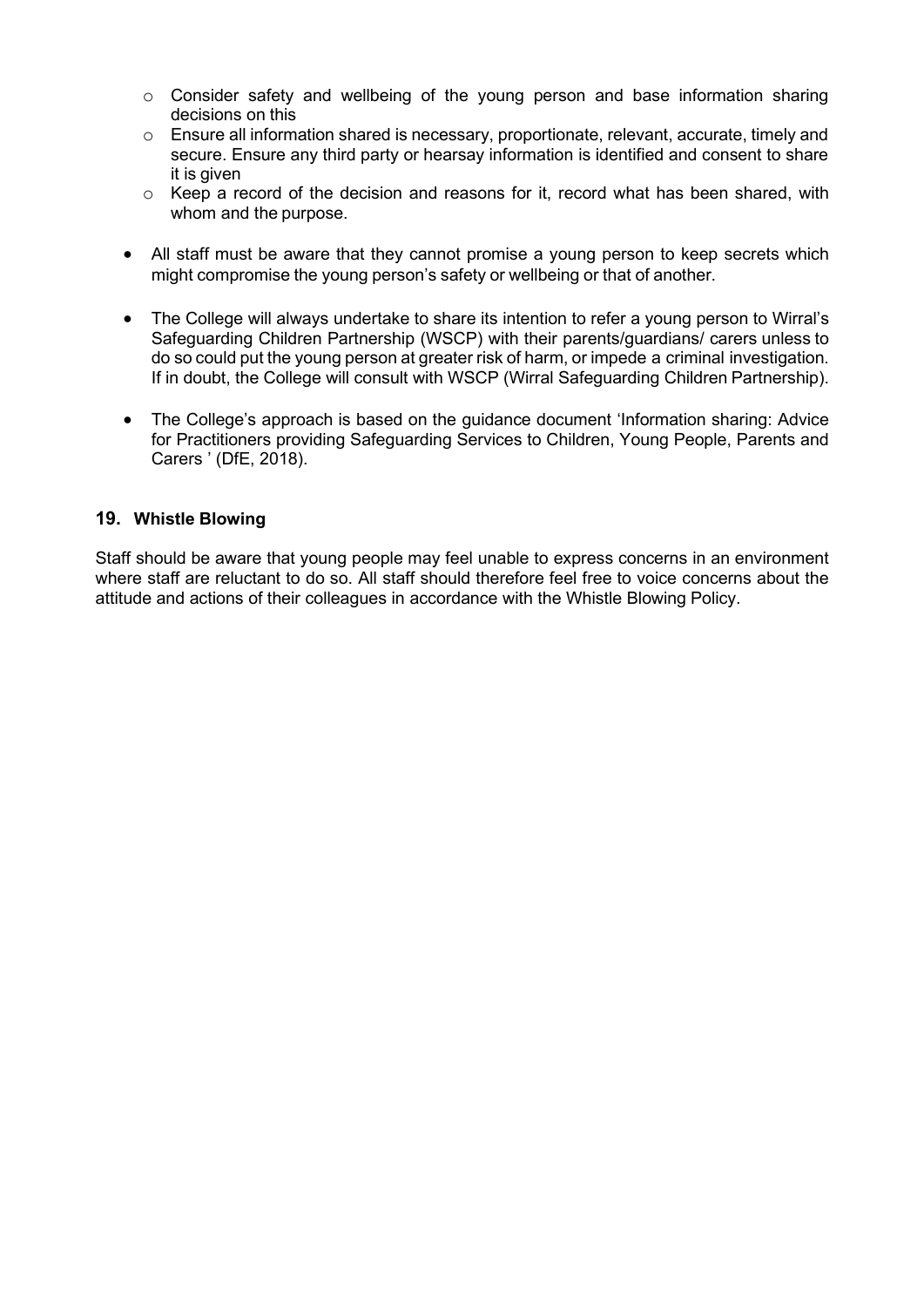# **20. Safer Working Practice for Staff**

# 1. **Interviewing Students**

All staff should be aware of the potential risks (i.e. false allegations against staff) of interviewing a young person alone, particularly if the young person has an experience of sexual/emotional abuse. Interviewing individual students is an integral part of our work and therefore staff should exercise their own professional judgement and a degree of caution in these situations. All staff should try to ensure that they do not place themselves in any compromising situations where allegations could potentially be made against them.

Suggested protective measures to consider:

- ask another person (teacher/tutor or young person's friend as appropriate to the content) to sit in on the interview:
- sit in a room where it is possible to be observed through a window or glass-panelled door:
- do not close the door of the room, if you are not clearly visible from outside the room.

# 2. **Transporting Students**

Situations often arise, which require a member of staff to take a young person home. Staff should be aware of the risks involved in this; when a young person has to be taken home, a male teacher should not normally transport a girl in his car unless he is accompanied by a female colleague. It may be better for female staff to carry out this task so that male staff can be protected from false allegations. No staff should be alone with a student in this situation.

# 3. **Use of Technology**

All staff in the College will use technology to support and promote the learning and welfare of young people. However certain safeguards should beremembered:

- Telephone Staff will NOT give any young person their personal telephone numbers (mobile or home) and will not contact the young person on the young person's mobile phone either by voicemail or by texting unless this is in line with the College's policy in respect of making contact.
- Communication by technology should only take place using approved College systems, including Microsoft Teams, and communication of a personal nature must not be conducted with young people.
- Use of Internet: Staff will NOT access or expose young people to unsuitable material on the internet. Staff will ensure that they follow the College's ICT Policy about access to and use of the internet.

# **4. Social Networking Sites**

A member of staff should be aware that where potentially compromising information is posted on social networking sites, there is a danger that it may be accessed by colleagues and/or young people, and as a result seriously impact upon that colleague's professional standing. For example, if a member of staff posted information about an aspect of their private life relating to areas of sexual behaviour, alcohol, drug misuse, violence or anything illegal would be considered inappropriate.

Should any inappropriate information be posted by a member of staff and it became common knowledge, then professional relationships (those of mutual respect, professional distance, acting as a role model etc.) with students could be compromised. This would be considered as a serious disciplinary offence by the College. It would also be considered that such an incident would be deemed to have brought the profession and/or the College into disrepute.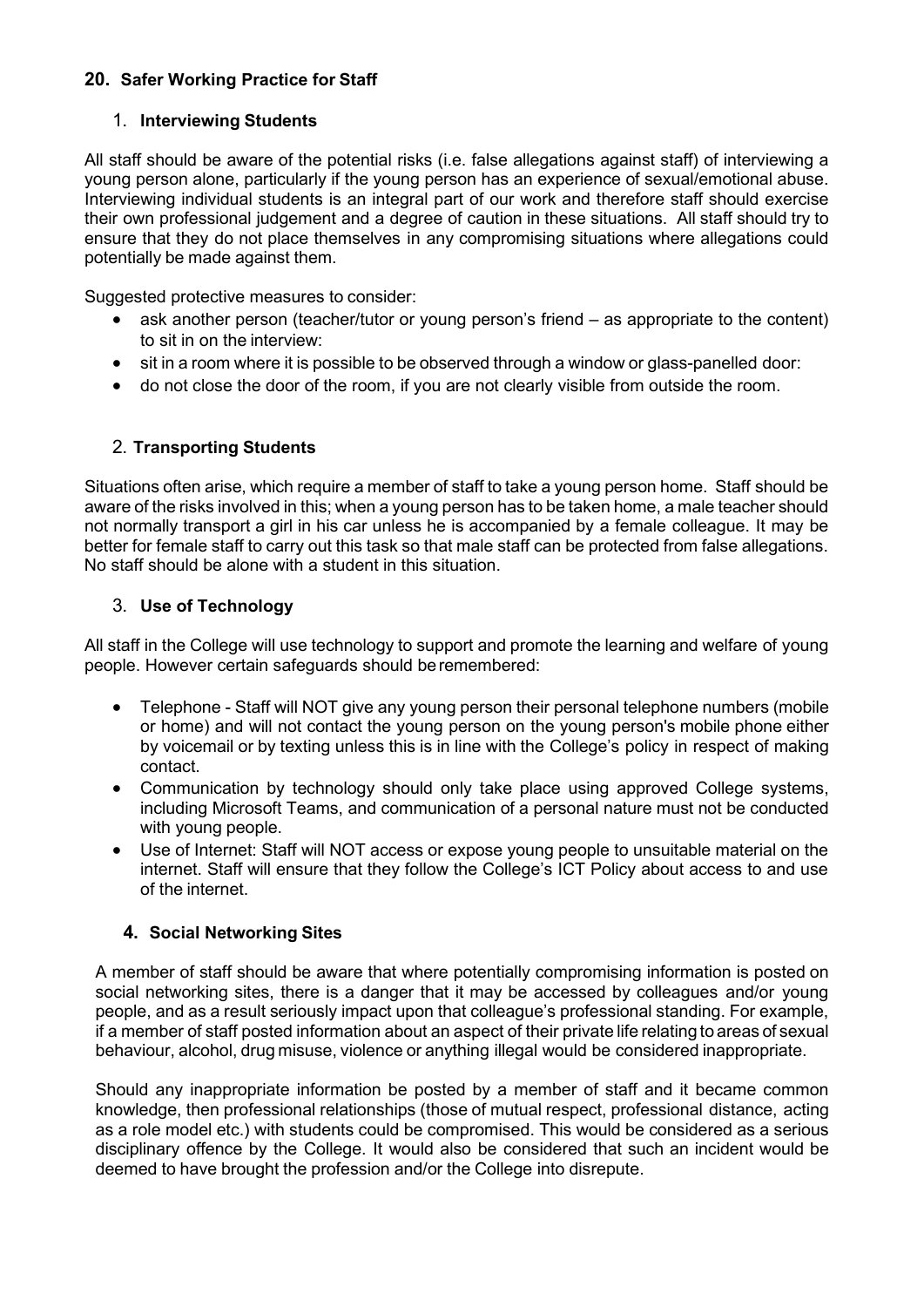It may be considered that for people working in the front line of public service that the best advice would be not to use social networking websites. However, if a member of staff chooses to do so they should be aware of potential pitfalls. Staff are strongly advised that they should:

- Be highly circumspect about the information that is posted in public view; criticising the College, colleagues and young people will be considered a seriousdisciplinary offence
- Take steps to ensure that there are appropriate access restrictions in force on personal internet content
- Ensure that they do not engage with young people online or become 'friends' on social sites

### **21. Safety**

### **The College must ensure that:**

- All sites are clean and a safe environment for young people, staff and visitors.
- All staff have access to the Safeguarding Policy and Procedure and know who the Designated Safeguarding Lead is.
- All incidents are recorded in accordance with Health & Safety procedures.
- All staff and students wear photograph ID badges at all times.
- All visitors must report and sign in at reception and will be issued with visitor badges.
- An accurate and up to date student record system is in place and confidentiality of data is maintained.
- Regular audits of all equipment (first aid kits, fire extinguishers, telephones etc) is carried out.
- Regular fire drills / inspection are undertaken.
- There is a designated person in charge on site at all times to deal with emergencies and ensure the safety of young people whilst on site.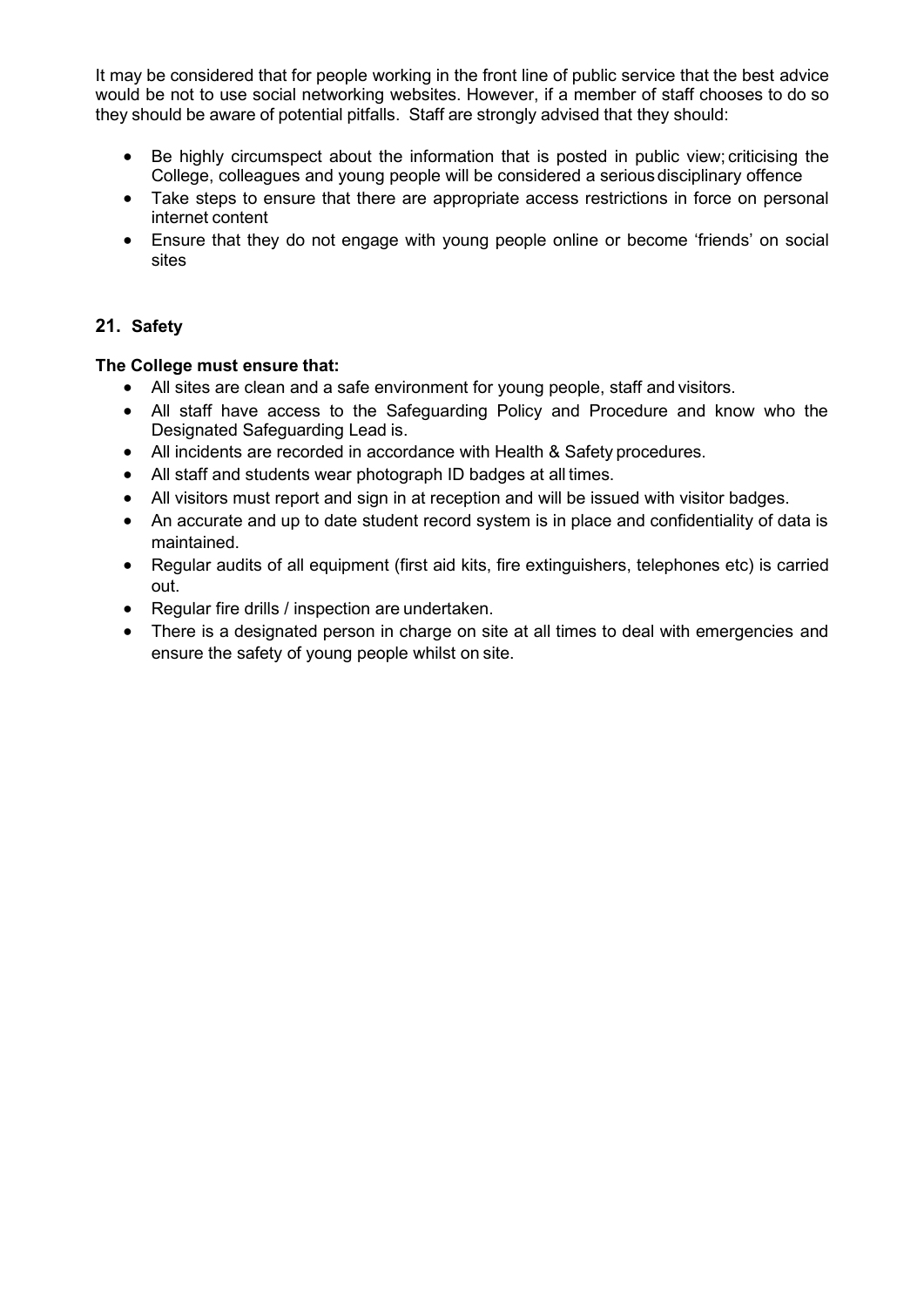### ACTION GUIDELINES FOR STAFF RECEIVING DISCLOSURE/SUSPICION

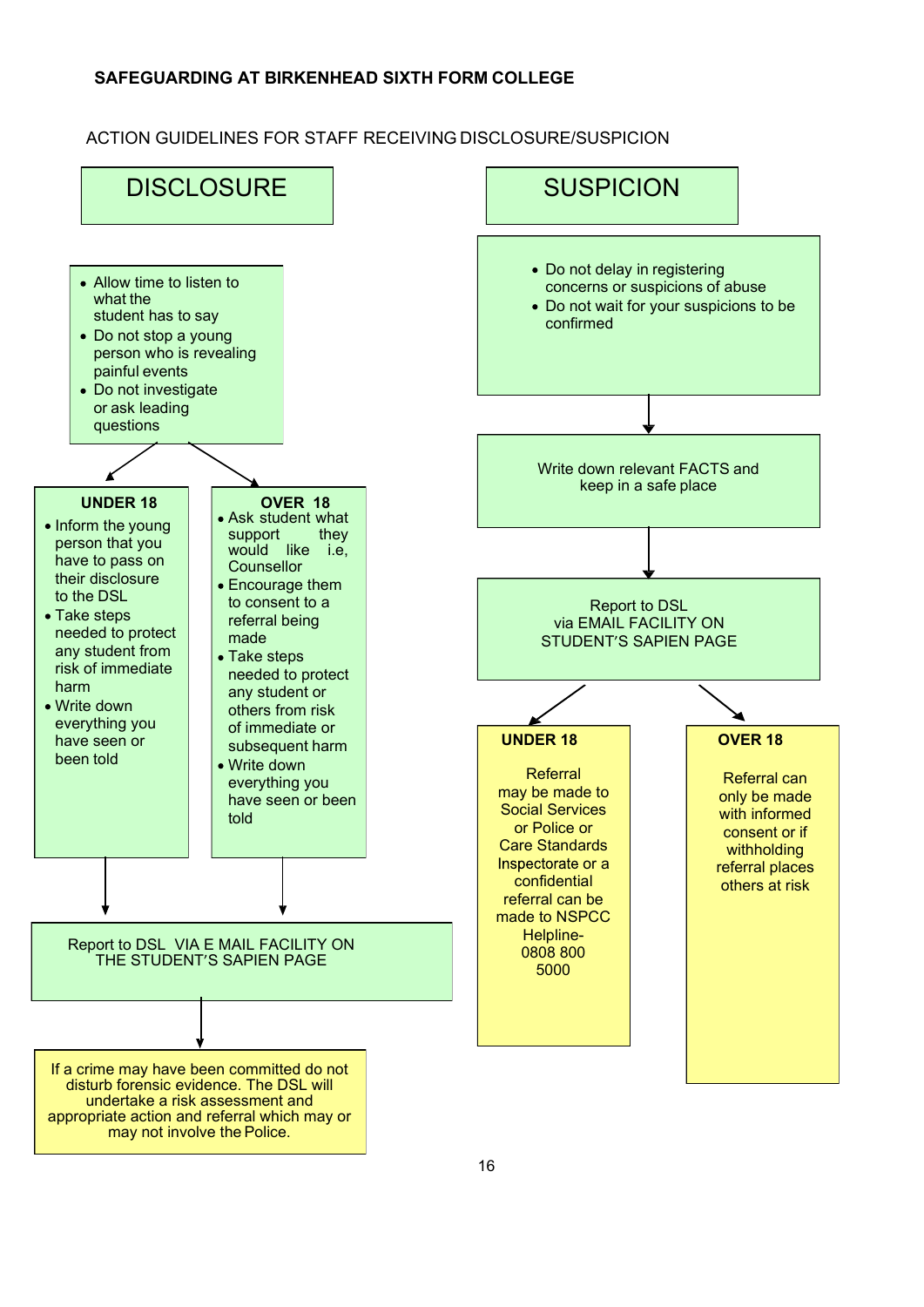### **Appendix 1 CATEGORIES OF ABUSE**

#### **Children**

#### **Physical Abuse**

This may involve hitting, shaking, throwing, burning or scalding, drowning, suffocating, or otherwise causing physical harm to a child. Physical harm may also be caused when a parent or carer fabricates the symptoms of, or deliberately induces illness in a child.

### **Emotional Abuse**

This is the persistent emotional ill-treatment of a child such as to cause severe and persistent effects on the child's emotional development. It may involve conveying to children that they are worthless and unloved, inadequate, or valued only so far as they meet the needs of another person. It may feature age or developmentally inappropriate expectations being imposed on children. These may include interactions which are beyond the child's developmental capability as well as overprotection and limitation of exploration and learning, or preventing the child from participating in normal social interaction. It may involve seeing or hearing the ill treatment of another. It may involve causing children frequently to feel frightened or in danger, or the exploitation or corruption of children. Some level of emotional abuse is involved in all types of ill-treatment of a child, though it may occur alone.

#### **Sexual Abuse**

This involves forcing or enticing a child to take part in sexual activities, including prostitution whether or not the child is aware of what is happening. The activities may involve physical contact, including penetrative (e.g. rape) or non-penetrative acts.

They may include non-contact activities, such as involving children in looking at, or in the production of, pornographic materials, or watching sexual activities, or encouraging children to behave in sexually inappropriate ways.

#### **Neglect**

This is the persistent failure to meet the child's basic physical and / or psychological needs, likely to result in the serious impairment of the child's health or development. Neglect may occur during pregnancy as a result of maternal substance abuse. Once a child is born, neglect may involve a parent or carer failing to provide adequate food and clothing, shelter including exclusion from home or abandonment, failure to protect a child from physical and emotional harm or danger, failure to ensure adequate supervision including the use of inadequate care-takers or failure to ensure access to appropriate medical care or treatment. It may also include neglect of, or unresponsiveness to, a child's basic emotional needs.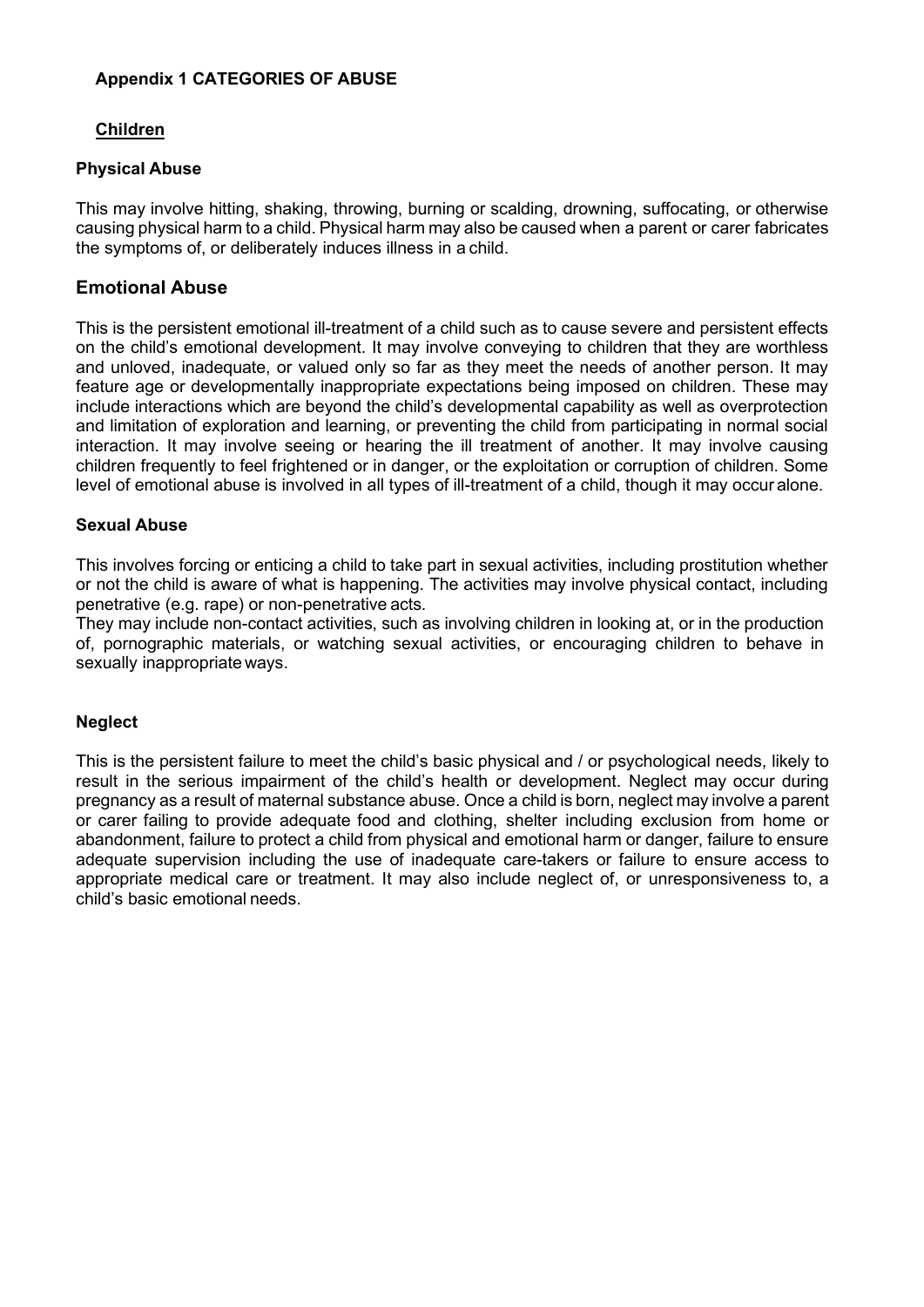### **Child Sexual Exploitation**

Child sexual exploitation is a form of child sexual abuse. It occurs when an individual or group takes advantage of an imbalance of power to coerce, manipulate or deceive a child or young person under the age of 18 into sexual activity (a) in exchange for something the victim needs or wants, and/or (b) for the financial advantage or increased status of the perpetrator or facilitator. The victim may have been sexually exploited even if the sexual activity appears consensual. Child sexual exploitation does not always involve physical contact; it can also occur through the use of technology.

Children are at risk of sexual exploitation through the internet and, particularly social media. Young people may be groomed to share indecent images with others on the internet, who may be adults posing as teenagers. The prevalence of 'sexting' is a significant factor.

### **Warning Signs**

- Going missing for periods of time; or returning home late.
- Disengagement from education.
- Poor school attendance (including truancy and school excursions).
- Appearing with unexplained gifts: clothes, jewellery, trainers, phones, money.
- Associating with others involved in sexual exploitation.
- Frequently in the company of older people, particularly boyfriends or girlfriends.
- Poor sexual health.
- Mood swings/poor anger control/changes in emotional wellbeing.
- Drug and alcohol misuse (often a method of increasing compliance)
- Inappropriate sexualized behavior, especially around strangers.
- Association with 'risky' adults.
- Multiple callers (unknown adults or peers)
- Chronic tiredness.
- Secretive behavior.
- Low- level crime, e.g. shoplifting.
- Self-harm
- Talking about visiting different areas, especially at night.
- Self-harm or significant changes in emotional wellbeing

The following vulnerabilities will increase the risk of child sexual exploitation but it must be remembered that not all children with these indicators will be exploited. Child sexual exploitation can occur without any of these issues.

- Having a prior experience of neglect, physical and/or sexual abuse
- Lack of a safe/stable home environment, now or in the past (domestic violence or parental substance misuse; mental health issues or criminality, for example)
- Recent bereavement or loss
- Social isolation or social difficulties
- Absence of a safe environment to explore sexuality
- Economic vulnerability
- Homelessness or insecure accommodation status
- Connections with other children and young people who are being sexually exploited
- Family members or other connections involved in adult sex work
- Having a physical or learning disability
- Being in care (particularly those in residential care and those with interrupted care histories
- Sexual identity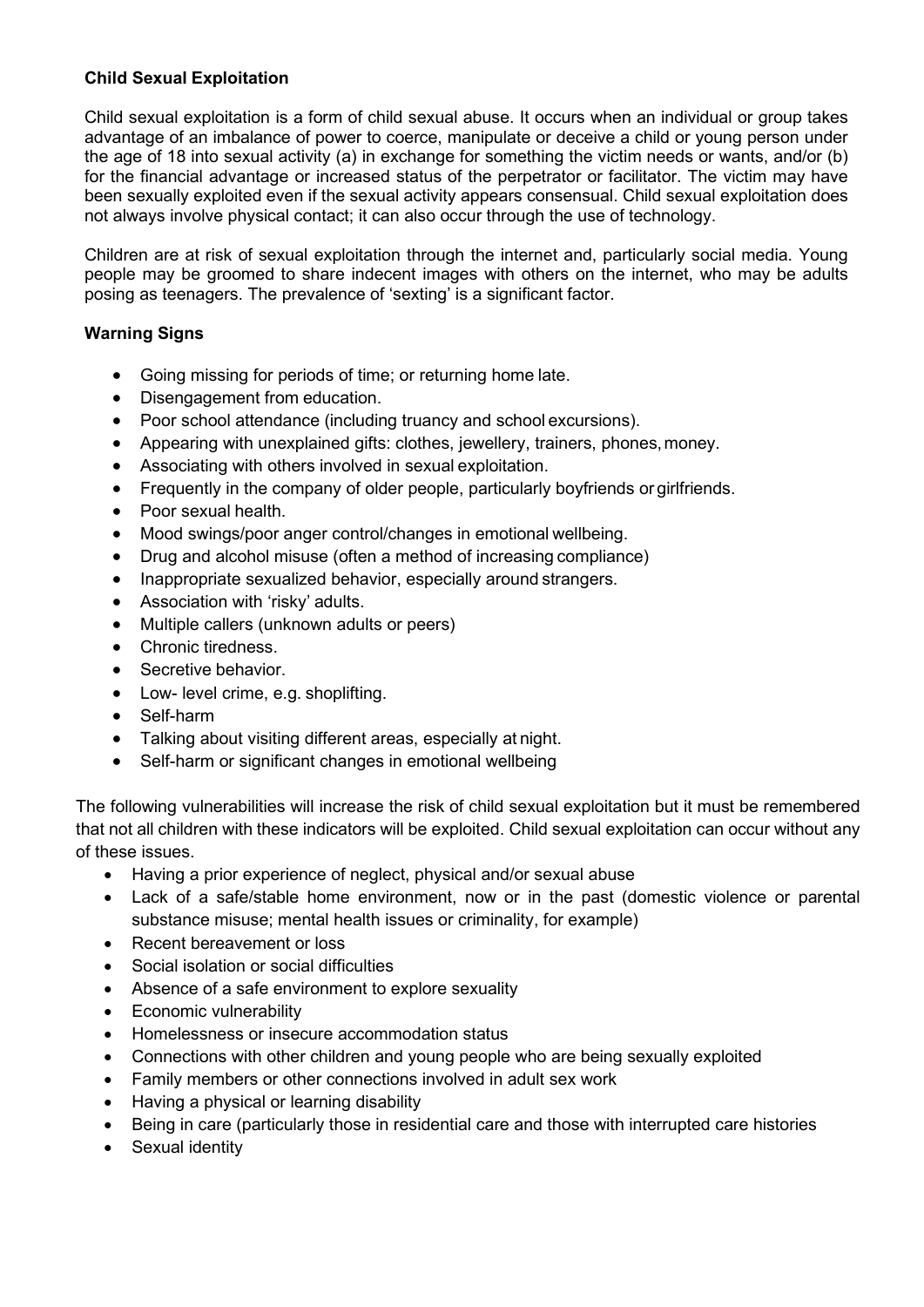#### **Peer on Peer Abuse**

The College is committed to creating an environment where sexual harassment and online sexual abuse are not tolerated and there is a whole-college approach in place to address this. The recommendations in the Ofsted Review of sexual abuse in schools and colleges published on 10 June 2021 have been incorporated: [https://www.gov.uk/government/publications/review-of-sexual](https://www.gov.uk/government/publications/review-of-sexual-abuse-in-schools-and-colleges/review-of-sexual-abuse-in-schools-and-colleges)[abuse-in-schools-and-colleges/review-of-sexual-abuse-in-schools-and-colleges](https://www.gov.uk/government/publications/review-of-sexual-abuse-in-schools-and-colleges/review-of-sexual-abuse-in-schools-and-colleges)

The College is aware that safeguarding issues can manifest themselves via peer on peer abuse. This is most likely to include, but not limited to:

- bullying (including cyberbullying);
- physical abuse such as hitting, kicking, shaking, biting, hair pulling, or otherwise causing physical harm;
- sexual violence and sexual harassment;
- gender-based violence
- sexting (also known as youth produced sexual imagery); and
- initiation-type violence and rituals.

Abuse is abuse and should never be tolerated or passed off as "banter" or "part of growing up". Different gender issues can be prevalent when dealing with peer on peer abuse. This could for example include girls being sexually touched/assaulted or boys being subject to initiation-type violence.

The College believes that all students have a right to attend College and learn in a safe environment. Students should be free from harm by adults in the school and other students. We recognise that some students will sometimes negatively affect the learning and wellbeing of others and their behaviour will be dealt with under the College's disciplinary process.

Occasionally, allegations may be made against students by others in the College, which are of a safeguarding nature. Safeguarding issues raised in this way may include physical abuse, emotional abuse, sexual abuse and sexual exploitation. All reports of peer on peer abuse are treated seriously at the College and will be investigated and dealt with, as appropriate, under the College's disciplinary process.

#### **Sexting**

In cases of 'sexting' the College follows guidance given to schools and colleges by the UK Council for Child Internet Safety (UKCCIS) published in 2017: 'Sexting in schools and colleges, responding to incidents, and safeguarding young people'. Peer-on-Peer Abuse is most often used to mean sexual abuse between peers and can start with inappropriate sexual misconduct, for example, sexual touching of another young person and sexting.

Sexting is a significant issue for older teenagers and involves the sharing of indecent images of themselves with others. In cases of 'sexting' the College follows guidance given to schools and colleges by the UK Council for Child Internet Safety (UKCCIS) published in August 2016:'Sexting in schools and colleges, responding to incidents, and safeguarding young people'.

#### **Upskirting**

Upskirting is taking a picture under a person's clothing without them knowing, with the intention of viewing their genitals or buttocks to obtain sexual gratification, or cause the victim humiliation, distress or alarm. It is now a criminal offence.

#### **Adults**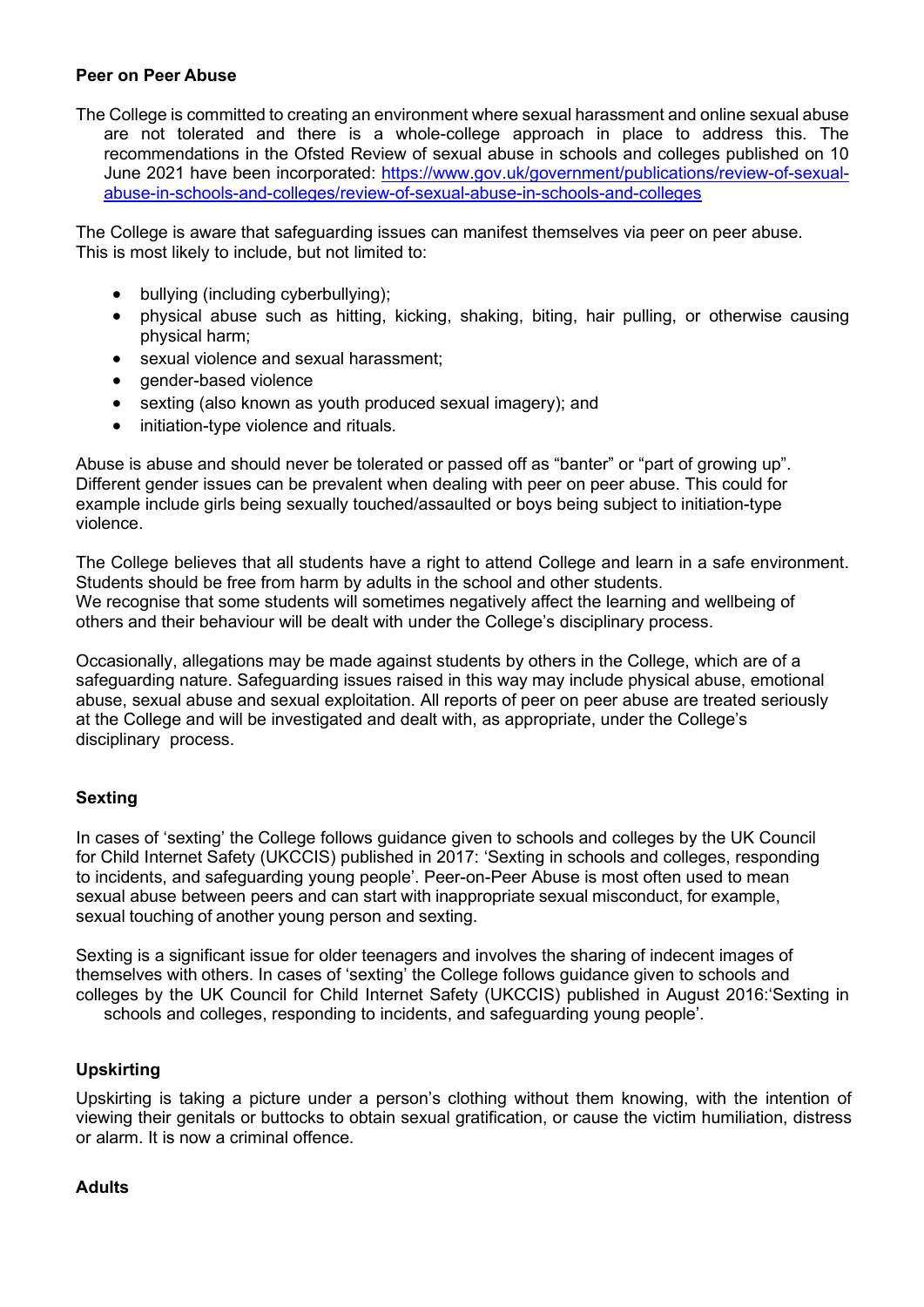#### **Physical abuse**

This includes hitting, slapping, pushing, kicking, rough handling or unnecessary physical force either deliberate or unintentional, misuse of medication, restraint or inappropriate sanctions.

#### **Sexual Abuse**

This includes rape and sexual assault or sexual acts to which the vulnerable adult has not consented, or could not consent to, or was pressured into consenting. Sexual abuse can occur between people of the same sex and it can also occur within a

marriage or any long-term relationship. A relationship of trust should exist between a member of staff or a volunteer and the person for whom they are caring, it would be seen as a betrayal of that trust, and therefore abusive, for that member of staff or volunteer to have a sexual relationship with the person they are caring for.

#### **Psychological Abuse**

This includes emotional abuse, threats of harm or abandonment, deprivation of contact, humiliation, blaming, controlling, intimidation, coercion, harassment, verbal abuse, isolation or withdrawal from services or supportive networks.

#### **Financial or Material Abuse**

This includes theft, fraud, exploitation, pressure in connection with wills, property, enduring power of attorney, or inheritance or financial transactions, or the inappropriate use, misuse or misappropriation of property, possessions or benefits.

#### **Neglect and Acts of Omission**

This includes ignoring or withholding medical or physical care needs, failure to provide access to appropriate health, social care or educational services, the withholding of the necessities of life, such as medication, adequate nutrition, clothing andheating.

#### **Discriminatory Abuse**

This includes racist, sexist, or other forms that are based on a person's disability and other forms of harassment, or similar treatment.

#### **Self-Neglect**

This is not a direct form of abuse but staff need to be aware of it in the general context of risk assessment/risk management and to be aware that they may owe a duty of care to a vulnerable individual who places him/herself at risk in this way.

#### **Students with Additional Learning Needs**

The College recognizes that children and young people with special educational needs and disabilities can face additional safeguarding challenges because there may be assumptions that indicators of possible abuse, such as behaviour, mood and injury, relate to the student's disability without further exploration; students with SEN and disabilities can be disproportionally impacted by things like bullying without outwardly showing any signs; and difficulties may arise in overcoming communication barriers. At the College, we identify students who might need more support to be kept safe or to keep themselves safe by compiling details of their Additional Learning Support needs on the College Sapien system, which is accessible to all staff. There is also a designated and specialist Learning Support team with a designated area in the College known as the Learning Assistance Base (LAB).

#### **Honour based Violence (HNV) including Female Genital Mutilation and Forced Marriage.**

So-called 'honour-based' violence (HBV) encompasses crimes which have been committed to protect or defend the honour of the family and/or the community, including Female Genital Mutilation (FGM), forced marriage, and practices such as breast ironing. All forms of so called HBV are abuse (regardless of the motivation) and should be handled and escalated as such. Abuse committed in the context of preserving 'honour' often involves a wider network of family or community pressure and can include multiple perpetrators. It is important to be aware of this dynamic and additional risk factors when deciding what form of safeguarding action to take. Where staff are concerned that a child might be at risk of HBV, they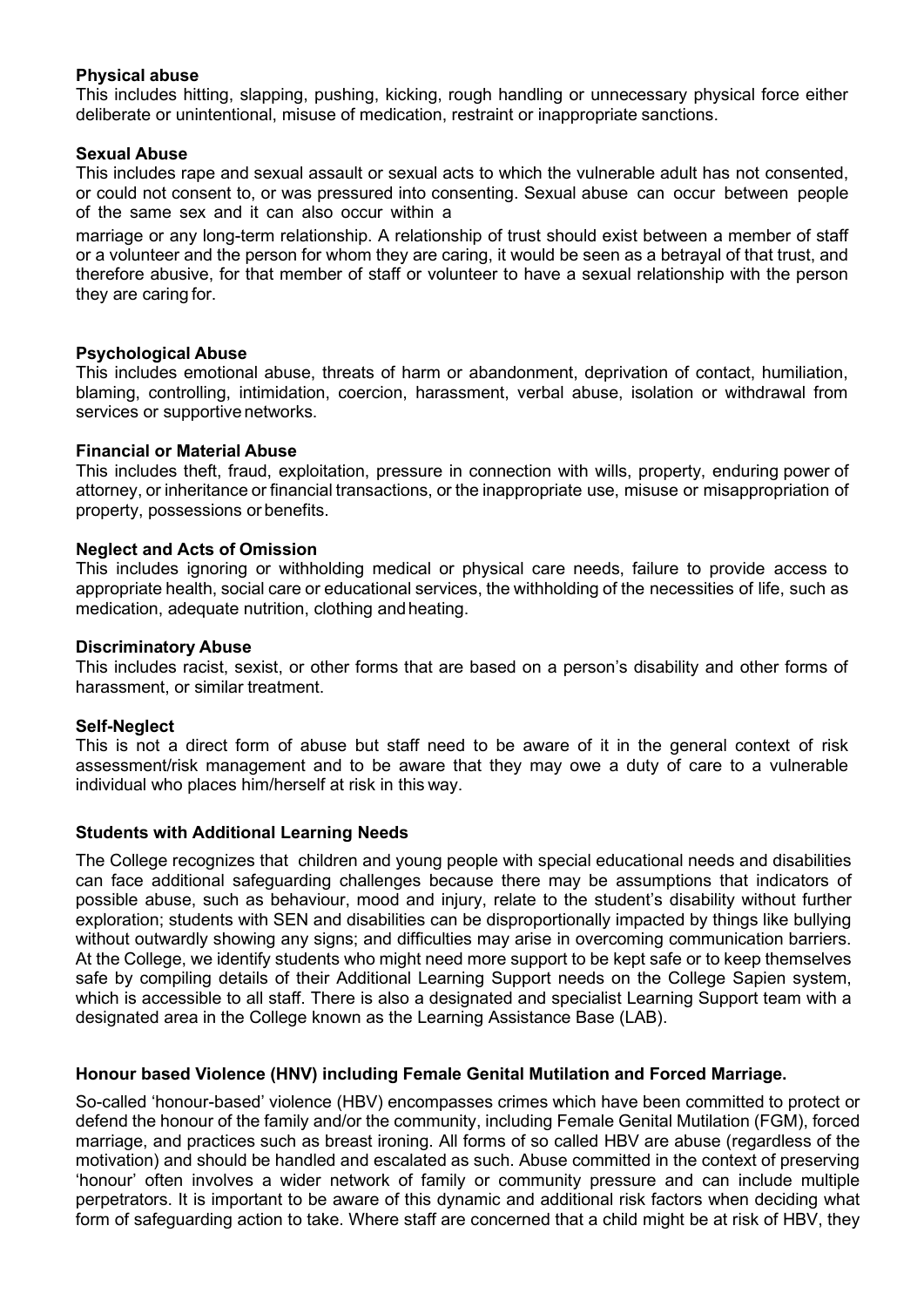must contact the Designated Safeguarding Lead as a matter of urgency

# **Forced Marriage**

The tradition of arranged marriages has operated successfully within many communities and many countries for a very long time. A clear distinction must be made between a forced and an arranged marriage. In arranged marriages, the families of both spouses take a leading role in choosing the marriage partner but the choice whether or not to accept the arrangement remains with the young people. In forced marriage, one or both spouses do not consent to the marriage or consent is extracted under duress. Duress includes both physical and emotional pressure.

Possible Indicators of Forced Marriages

- Truancy
- Decline in performance or punctuality
- Low motivation at school
- Poor exam results
- Being withdrawn from school by those with parental responsibility
- Unplanned holidays abroad
- Not allowed to attend extracurricular activities

What to do if you are concerned that a student is being forced to marry:

Immediately contact the DESIGNATED SAFEGUARDING LEAD

If the student insists on talking to you:

- Tell someone when and where you are meeting students
- Make sure you can meet them in a private place where there is a telephone
- Have a 'story' ready about how you are providing support with learning in case you are challenged by the family
- Listen to what the student has to say and write it down
- Do not question apart from to clarify
- Inform the student you have to talk to a senior member of staff but that it will remain confidential
- Provide the opportunity for them to talk to the Force Marriage Unit on 0207 008 0151

#### **Female Genital Mutilation (FGM)**

.

Female Genital Mutilation is the non-medical, partial or total removal of the external female genital organs.

There is a mandatory duty to notify the police if you discover that Female Genital Mutilation appears to have been carried out on a girl under 18. If you have concerns, please liaise with the Designated Safeguarding Lead.

Risk Factors for Female Genital Mutilation include:

- Low level of integration into UK society.
- Mother or sister who has undergone FGM.
- Girls who are withdrawn from PSHE.
- Visiting female elder from the country of origin.
- Being taken on a long holiday to the country of origin.
- Talk about a 'special' procedure to become a woman.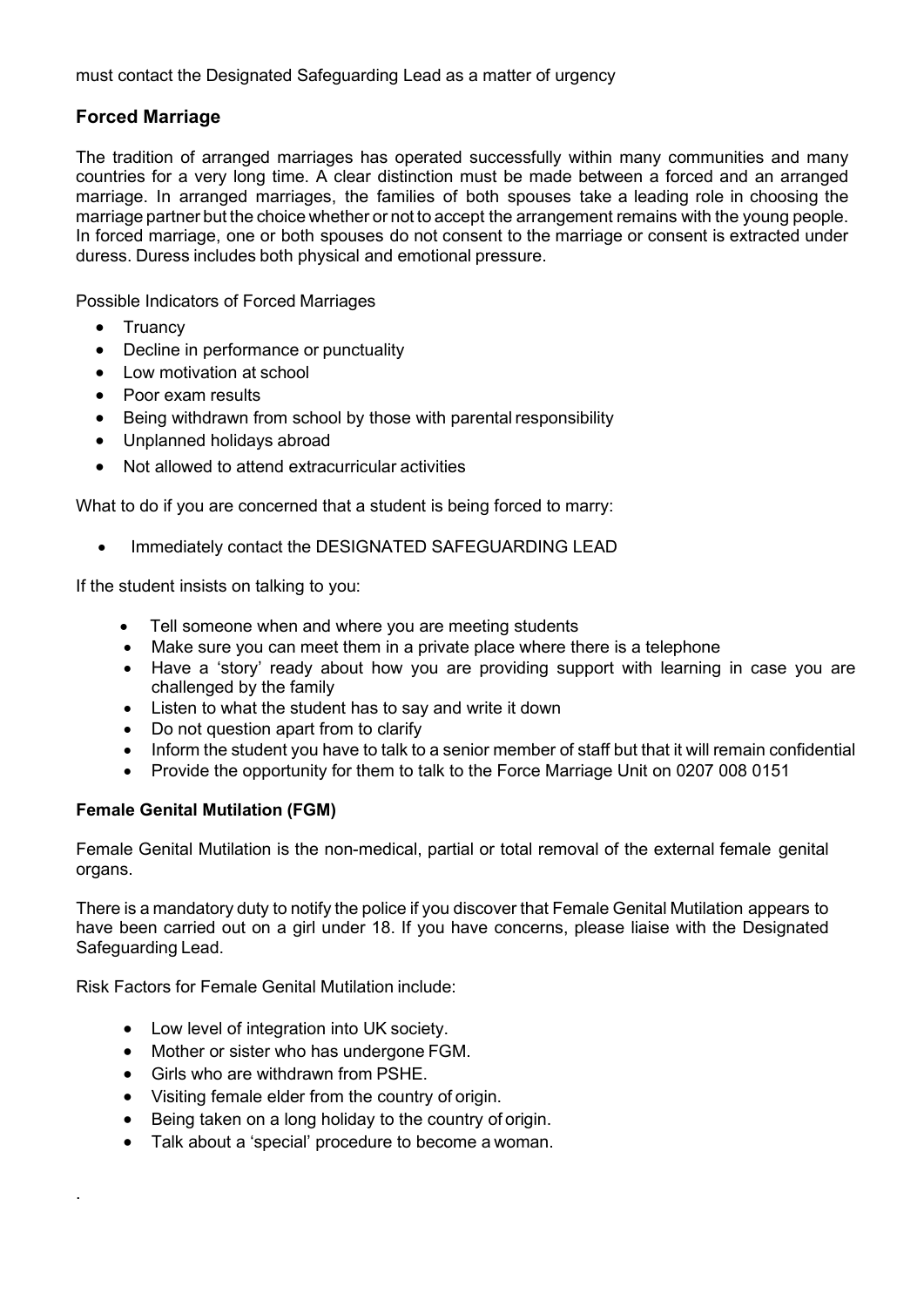### **County Lines**

County lines is the organized criminal distribution of drugs from the big cities into smaller towns and rural areas using children and vulnerable people. Although cannabis is occasionally linked to the county lines organizations, it is harder drugs that provide the focus: heroin, cocaine and amphetamines. The main county line gangs operate from Liverpool and have been identified in the Wirral using boys, typically 15 and 16 but sometimes younger, with girls pulled into the gang who are often the subject of high level sexual violence.

#### **Serious Crime**

All staff should be aware of indicators which may signal that students are at risk from, or are involved with serious violent crime. This may include increased absence from College, a change in friendships or relationships with older individuals or groups, a significant decline in performance, signs of self-harm or a significant change in wellbeing, or signs of assault or unexplained injuries. Unexplained gifts or new possessions could also indicate that students have been approached by, or are involved with individuals associated with criminal networks or gangs. All staff should report any concerns to the safeguarding team.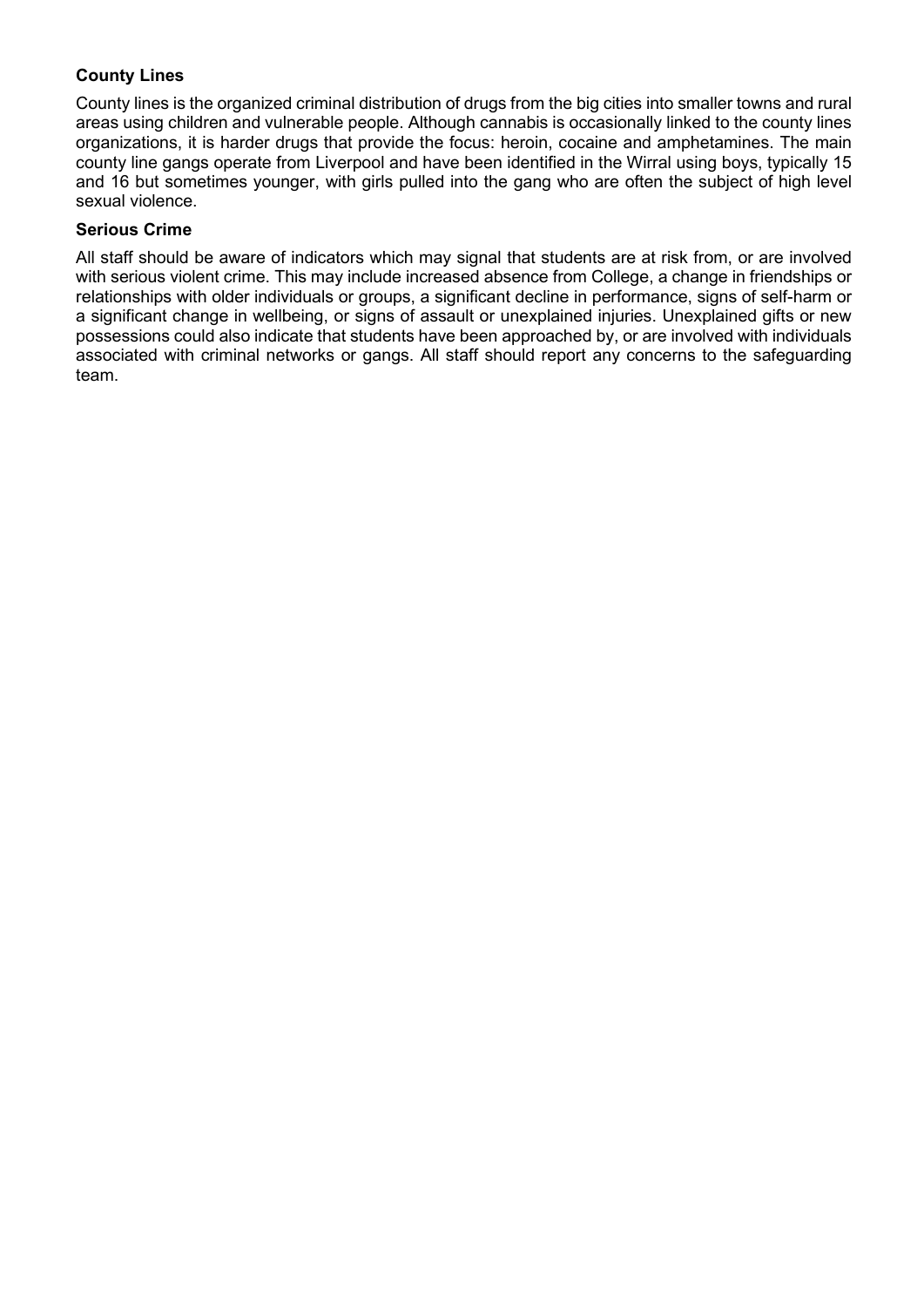# **Appendix 2**

### **Challenging Radicalisation and Extremism**

#### **Introduction**

As part of the Counter Terrorism and Security Act 2015, colleges have a duty to 'prevent people being drawn into terrorism. This has become known as the 'Prevent Duty'. Where staff are concerned that students are developing extremist views or show signs of becoming radicalized, they should discuss this with the Designated Safeguarding Lead. The Designated Safeguarding Lead has received training about the Prevent Duty and tackling extremism and is able to support staff with any concerns they may have.

The College is committed to providing a safe and secure environment for all its staff and students; an environment where there is mutual respect, tolerance and understanding of those with different faiths and beliefs. The College recognises that in order to achieve this aim everyone must take responsibility. All members of staff, regardless of their role in College, are expected to uphold and promote the fundamental principles of:

- Democracy
- The Rule of Law
- Individual Liberty
- Mutual Respect
- Tolerance of those with different Faiths and Beliefs

The College uses the curriculum to ensure that students understand how people with extreme views share these with others, especially using the internet. The College is committed to ensuring that our students are offered a broad and balanced curriculum that aims to prepare them for life in modern Britain. Teaching the College's core values alongside the fundamental British Values supports quality teaching and learning, whilst making a positive contribution to the development of a fair, just and civil society

#### **Policy Statement**

The College will not tolerate extremist activity of any sort which creates an environment for the radicalisation of individuals regardless of which extremist ideology it is based upon.

The College aims to protect vulnerable individuals from being radicalised or exposed to extremism, by identifying who they are and providing them withsupport.

#### **Radicalisation**

The Institute of Strategic Dialogue defines radicalisation as "the process through which an individual changes from passiveness or activism to become more revolutionary, militant or extremist, especially where there is intent towards, or support for, violence."

Driving factors behind radicalisation can include:

- Lack of integration and/or polarisation
- Identity crises and/or isolation
- Political and/or democratic disenfranchisement
- **Discrimination**
- Foreign policy and/or international crises or disputes
- Political movements
- Ideologies and/or faith.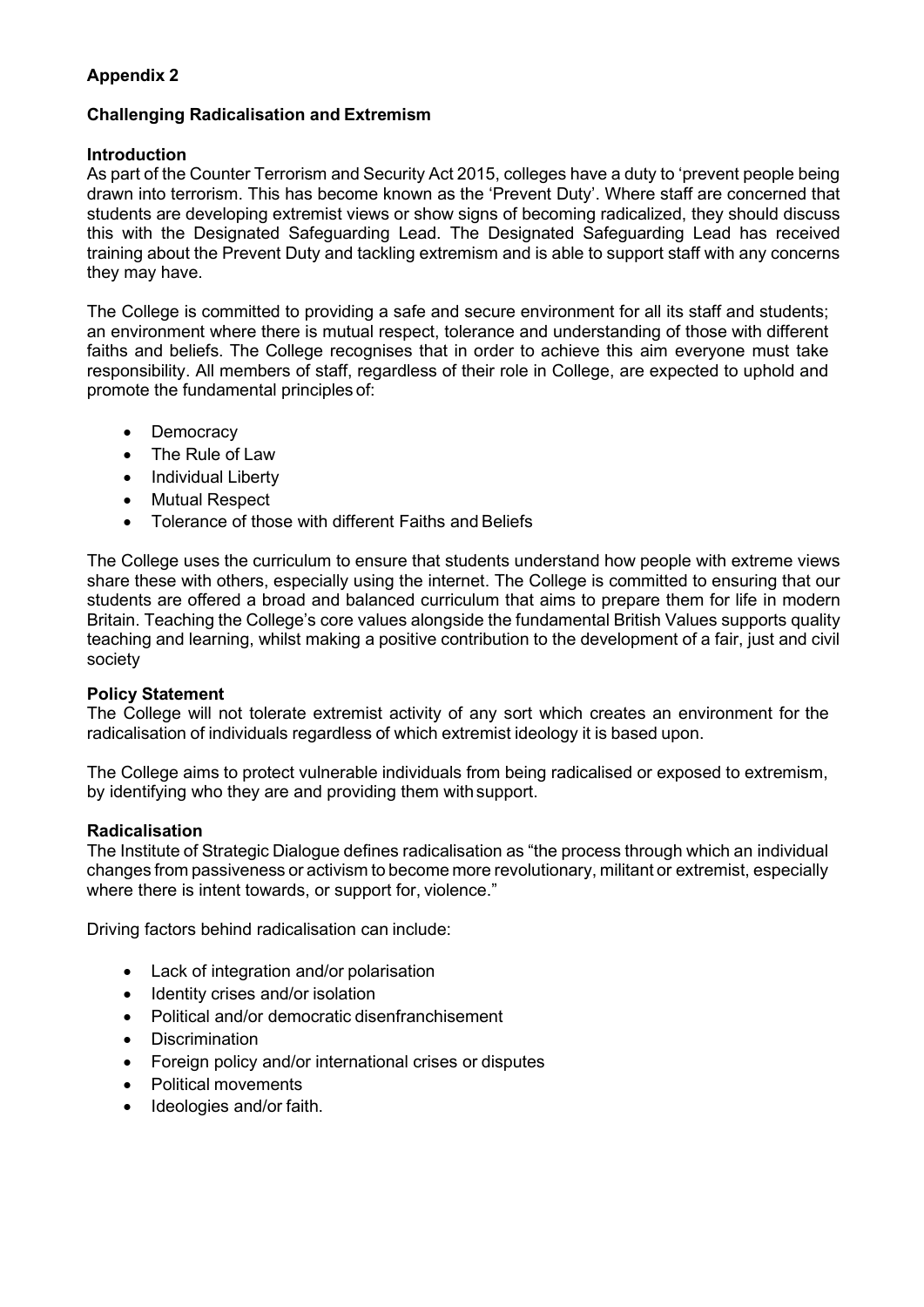#### **Extremism**

Extremism is defined as the holding of extreme political or religious views.

Young people in the UK are potentially vulnerable to engagement with extremist ideologies or to targeting by extremist organisations. The College should be aware of the risks and familiar with the support networks and processes in place to protect vulnerable individuals from becoming radicalised.

CONTEST is the government's counter terrorism strategy with the aim of stopping people becoming terrorists or supporting terrorism.

The Prevent strategy (part of Contest):

- responds to the ideological challenge we face from terrorism and aspects of extremism, and the threat we face from those who promote theseviews.
- provides practical help to prevent people from being drawn into terrorism and ensures they are given appropriate advice and support through the Channel process.
- works with a wide range of sectors (including education, criminal justice, faith, charities, online and health) where there are risks of radicalisation that we need to deal with.

The strategy covers all forms of terrorism, including far right extremism and some aspects of nonviolent extremism.

It is important to remember that Islamist ideology should not be confused with traditional religious practice. It is an ideology which is based on a distorted interpretation of Islam, which betrays Islam's peaceful principles.

#### **Indicators**

There are a number of behaviours which may indicate a person is at risk of being radicalised.

- Spending increasing time in the company of other suspected extremists.
- Changing their style of dress or personal appearance to accord with the group.
- Their day to day behaviour becoming increasingly centred on an extremist ideology, group or cause.
- Loss of interest in other friends and activities not associated with the extremist ideology, group or cause.
- Possession of materials or symbols associated with an extremist cause.
- Attempts to recruit others to the group or cause.
- Communication with others that suggest identification with a group, cause or ideology.
- Using insulting derogatory names for another group.
- Increase in prejudice-related incidents committed by that person- these may include physical or verbal assault, provocative behaviour, damage to property, derogatory name calling, possession of prejudice related materials, prejudice-related ridicule or name calling, inappropriate forms of address, refusal to cooperate, attempts to recruit to prejudice-related organisations, condoning or supporting violence towards others.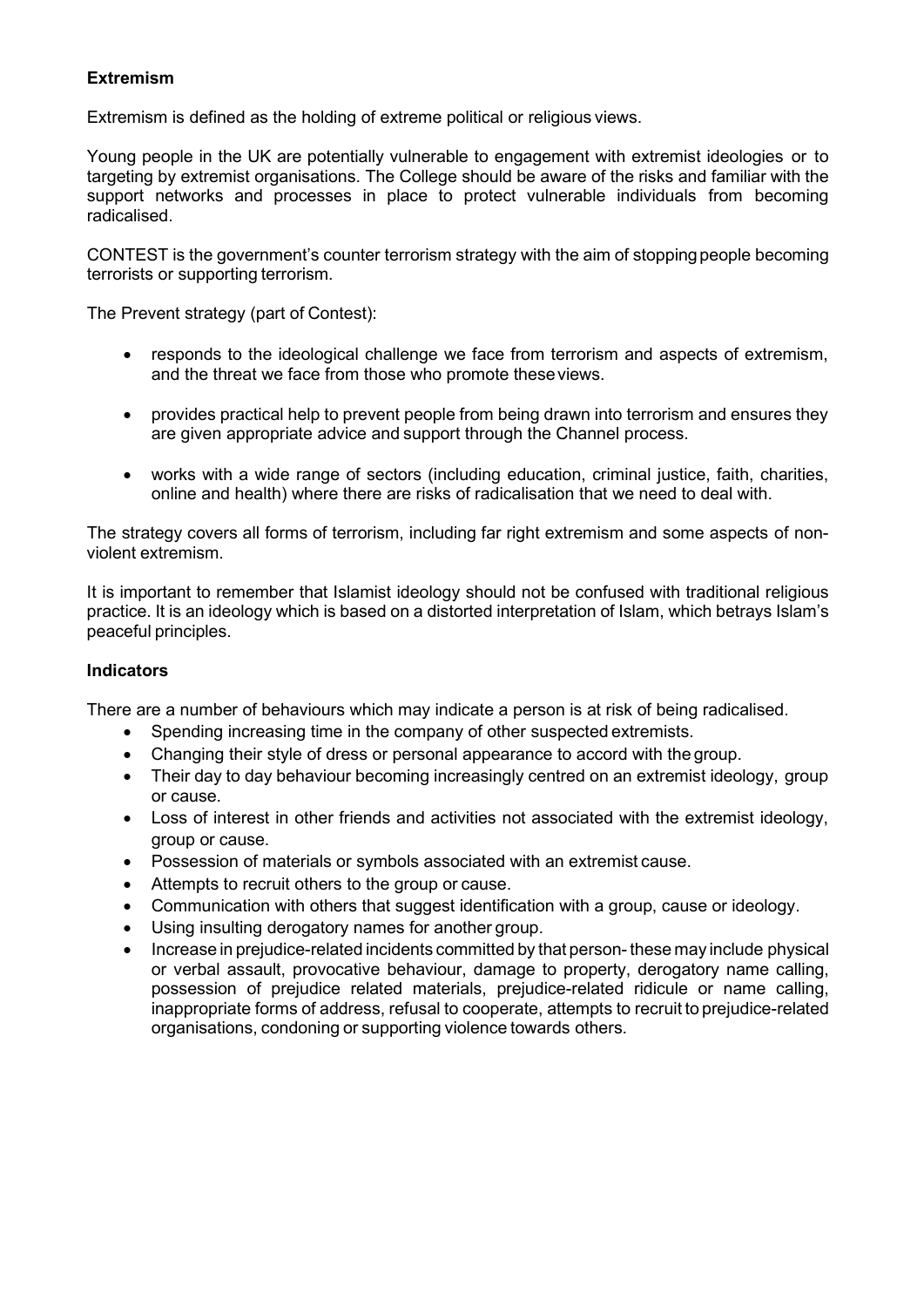More specific information can be found in the DCFS document '*Learning together to be safe: A Toolkit to help schools contribute to the prevention of violent extremism'*.

College staff should also be alert to:

- Disclosures by students of their exposure to the extremist actions, views or materials of others outside College, such as in their homes or community groups, especially where students haven't actively sought them out.
- Graffiti symbols, writing or art work promoting extremist messages or images.
- Students accessing extremist material online, including through social mediasites.
- Parental reports of changes in behaviour, friendships or actions and requests for assistance.
- Reports of issues affecting learners in other schools or colleges locally.
- Students voicing opinions drawn from extremist ideologies and narratives.
- Use of extremist or 'hate' terms to exclude others or incite violence.

#### **College Ethos and Practice**

There is no place for extremist views of any kind in the College, whether from internal sources – students, staff or governors, or external sources.

As a college we recognise that extremism and exposure to extremist materials and influences can lead to poor outcomes for learners and that if we fail to challenge extremist views we are failing to protect our staff and students.

Any prejudice, discrimination or extremist views, including derogatory language, displayed by students or staff will always be challenged and where appropriate, dealt with in line with the College Disciplinary Policy and Staff Code of Practice.

If there are any concerns relating to radicalisation and extremism, these should be raised with the Designated Safeguarding Lead.